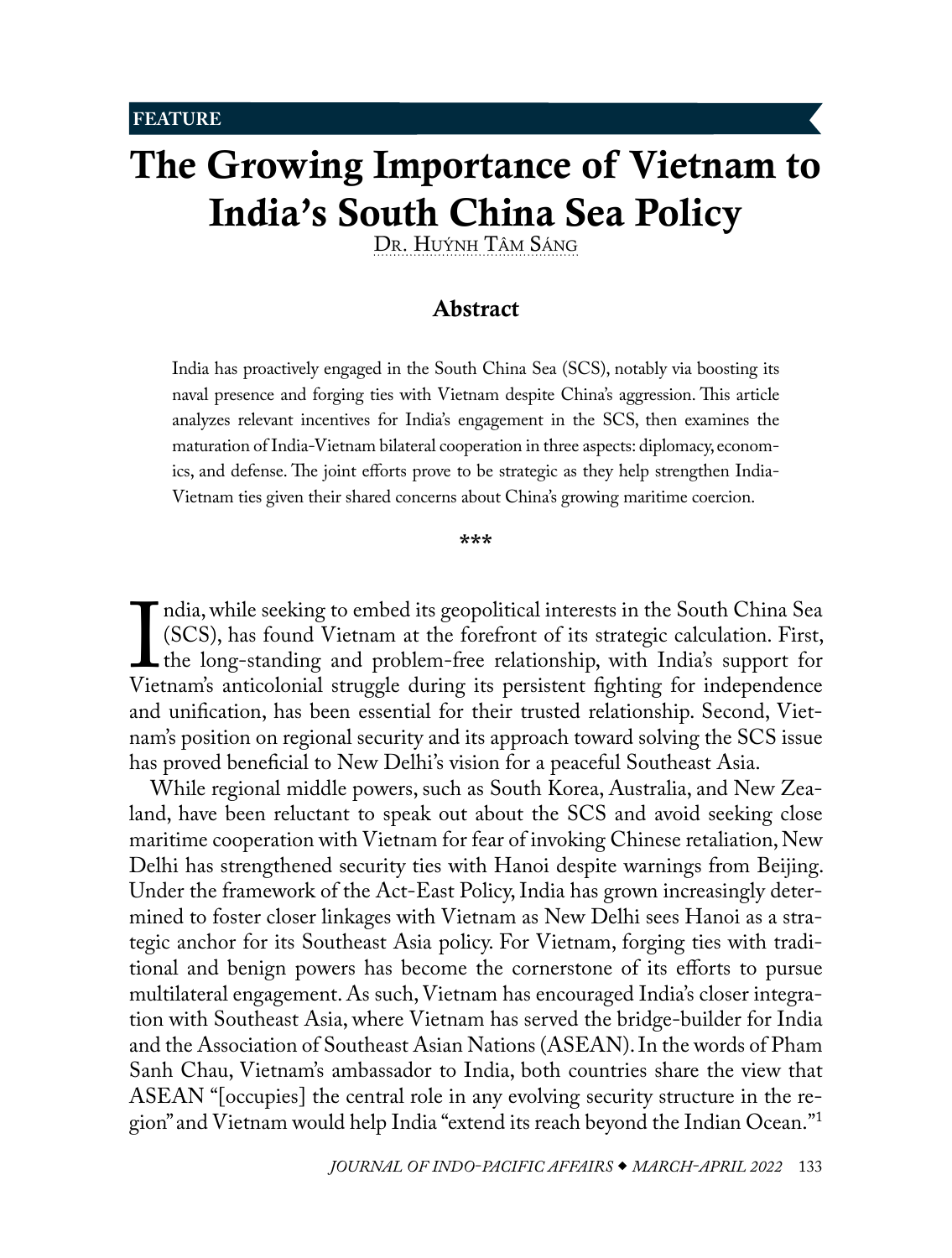<span id="page-1-0"></span>The main argument of this article is: India's diplomatic, economic, and military actions all show that it sees Vietnam as the gateway to project its influence in the SCS. Thus, fostering India-Vietnam cooperation in regard to maritime security could then enhance the burgeoning middle-power relationship between the two like-minded countries, attributing a determined approach to China's aggressive posturing in the SCS.

# Incentives for India's Engagement in the South China Sea

Primary factors boosting India's presence in the SCS are the rise of China in the disputed sea, India's utilitarian interests in those waters, and the burgeoning strategic weight of the Indo-Pacific region. China's rising power has led to India's wary posture, prompting involvement by India to safeguard its interests and deter Beijing's hegemonic ambition in littoral Southeast Asia. India's interests in the SCS, such as commercial linkages, freedom of navigation, and a rules-based regional order have consolidated Indian leaders' will to engage in the region. Simultaneously, India recognizes the vital importance of enhancing its status as an authentic middle power in the Indo-Pacific region.

# *The Rise of China in the Contested Sea*

China's creeping expansion in the SCS since the aftermath of World War II could be summarized as follows: (1) 1946–1947, setting foot on the Paracel and Spratly Islands; (2) 1956–1974, gradually occupying the Paracel Islands; (3) 1988–1995, occupying features (e.g., islands and rocks) in the Spratly Islands; (4) 1996–2008, pursuing the strategy of "detaining land disputes, exasperating maritime tensions"; and (5) since 2009, conducting multifaceted expansion with high intensity of military presence. $^2$  The logic of China's rise in the SCS is that whenever a power vacuum became visible, China would take advantage of that brief moment to fill the vacuum and exert its domination.

China's unilateral submission of the Nine-Dash Line map to the United Nations in 2009 kicked off "a new phase in the legal battle over territorial and maritime claims in the SCS."[3](#page-12-0) From the year 2009 onward, China has stepped up coercive actions to bully claimant states, aggravating the risk of conflict in the disputed waters. Tensions in the SCS have further intensified during the onset of the COVID-19 pandemic,<sup>4</sup> with China violating the exclusive economic zones (EEZs) and maritime waters of neighboring states.[5](#page-12-0) In short, China's irredentist claims of disputed islands and its aggressive tactics have accounted for rising tensions in the SCS.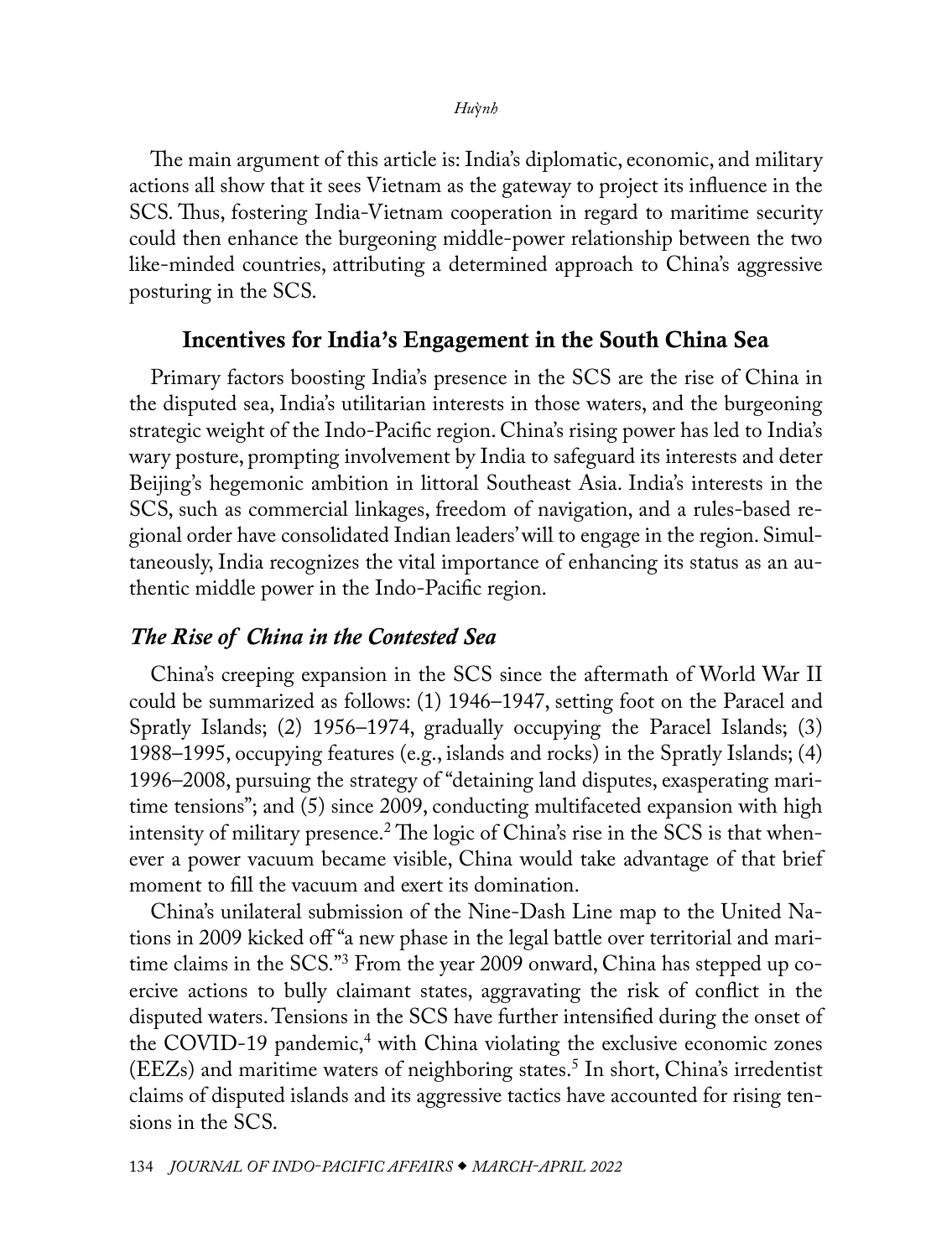<span id="page-2-0"></span>To some extent, India views China's SCS assertiveness as a threat to the regional balance of power. India has remained cautious about China's SCS encroachment since China has, for years, attempted to curb India's military footprint and cooperation with regional littoral countries[.6](#page-12-0) If China were to dominate the SCS, India would find it onerous to access maritime trade routes and conduct oil and gas exploitation in the sea. Additionally, India's long-term economic presence in Southeast Asia would likely be put to the test in the wake of Beijing's maritime prowess.

Sino-India border disputes have further fueled the Indian people's negative attitude toward China. According to a 2019 Pew survey, 73 percent of Indian respondents saw China's growing military might in the SCS as "a bad thing.["7](#page-13-0) Tensions between India and China—whether tacit or implicit—are essentially shaped by both historical and contemporary factors, notably "the unique histories governing their formation as modern states, the stark contrasts in their respective political regimes, and their ongoing territorial disputes and geopolitical rivalries."[8](#page-13-0)

## *India's Pragmatic Interests in the South China Sea*

Freedom of navigation, maritime resources, and strategic interests play a triple anchor in India's SCS interests. India has paid heed to the peace and security in the SCS, as "the SCS is our business. We have historical rights established by practice and tradition to traverse the SCS without impediment. We have mutually contributed to each other's prosperity for two thousand years," India's former Ambassador to China and Foreign Secretary Vijay Gokhale said.<sup>[9](#page-13-0)</sup> When freedom of navigation in the SCS comes under severe threat, India's access to Southeast Asia, where it traditionally maintains maritime contacts and strong cultural bonds with regional countries, could be harshly undermined.<sup>[10](#page-13-0)</sup>

The SCS, one of the most important global shipping lanes, also facilitates India's economic and diplomatic linkages with Southeast Asian countries. According to India's Ministry of Commerce and Industry, India's bilateral trade with ASEAN economies in 2020–21 accounted for \$78.9 billion and could reach \$300 billion by 2025.<sup>[11](#page-13-0)</sup> There remains enormous potential for furthering India-ASEAN ties in trade and investment, especially in sectors such as infrastructure, tourism, e-commerce, education and skill development, and healthcare and pharmaceuticals.[12](#page-13-0) As such, the security of the Indian Ocean's maritime route to the Pacific comes in parallel with the stability and security of Southeast Asian economies, with the SCS staying as the centerpiece.

In terms of resources, India has been carrying out offshore energy projects with Vietnam in the energy-rich SCS since the late 1980s when ONGC Videsh Limited (ONGC-VL) cooperated with PetroVietnam (PVN). Both sides discovered two large gas fields in the SCS, Lan Do and Lan Tay, of which estimated natural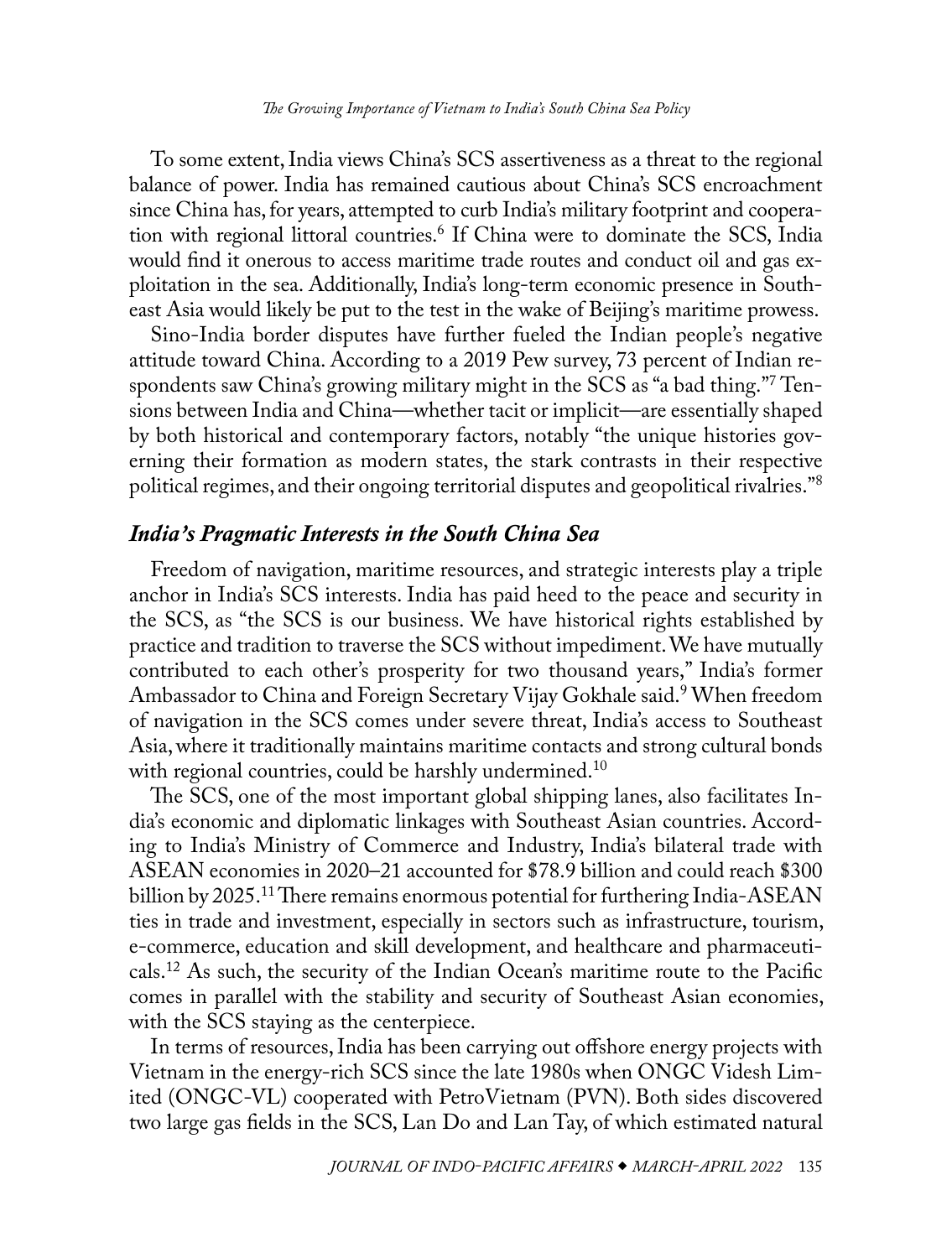<span id="page-3-0"></span>gas reserves were up to 58 billion cubic meters<sup>13</sup> with annual output averaging about two billion cubic meters of gas.<sup>[14](#page-13-0)</sup> Due to India's briskly growing consumption and stagnant domestic output, India's oil import dependence had risen from 83.8 percent in 2018–19 to 85 percent in 2019–20,<sup>15</sup> with a significant amount of oil imported from the United States and Russia[.16](#page-13-0) Abundant oil and gas in the SCS could accommodate India's energy need, thus reducing its import dependence on American and Russian markets.

Regarding strategic interests, the SCS lies at India's edge, the junction between the Pacific and Indian Oceans, and is a strategic center linking East Asia, the Pacific, the Indian Ocean, South Asia, and the Middle East. The SCS is also a buffer zone, helping prevent great powers from launching a blistering attack on India. Having a firm foothold in the SCS could help India reduce its dependency on major powers for avowed maritime needs.<sup>17</sup> In the face of China's growing coercion, India could harbor its strategic security in the SCS—a "pedal" to expand its strategic influence toward the western Pacific. In other words, the SCS plays the "Eastern shield" role, leveraging India's balancing influence against China.

It is also vital to note that the SCS serves as a strategic gateway to India's Act-East Policy,[18](#page-13-0) which indicates New Delhi's willingness to seek closer economic cooperation and political and security arrangements with Southeast Asia[.19](#page-13-0) Strategically, the SCS helps India expand its influence and tests its ability to play a meaningful role in Southeast Asia. In April 2000, Indian defense minister George Fernandes emphasized India's maritime interests extend "from the North of the Arabian Sea to the SCS,"[20](#page-13-0) because India construes China's expansionist policies in the SCS as jeopardizing its national and regional interests[.21](#page-13-0)

# *The "Indo-Pacific" Construct in India's Vision*

India's prime minister Narendra Modi, in his keynote address at the 2018 Shangri-La Dialogue in Singapore, for the first time articulated India's vision of the "Indo-Pacific region." In his foreign-policy speech, Modi mentioned the term "Indo-Pacific" 11 times and espoused a "free, open, prosperous and inclusive Indo-Pacific Region." Modi, in addition, underlined that ASEAN would remain the abiding characteristic of the Indo-Pacific and said India's engagement with this region would be built upon a five-base S' in Hindi: Sammaan (respect), Samvad (dialogue), Sahyog (cooperation), Shanti (peace), and Samridhi (prosperity).[22](#page-13-0)

India's vow to play a bigger role in the Indo-Pacific architecture received welcoming gestures from Vietnam. In his 2018 defining speech on India-Vietnam relations, former Vietnamese president Tran Dai Quang lauded the pivotal role of India and exhorted India's greater presence in the Indo-Asia-Pacific region: "In recent years India's rise has been closely linked with the prosperity and affluence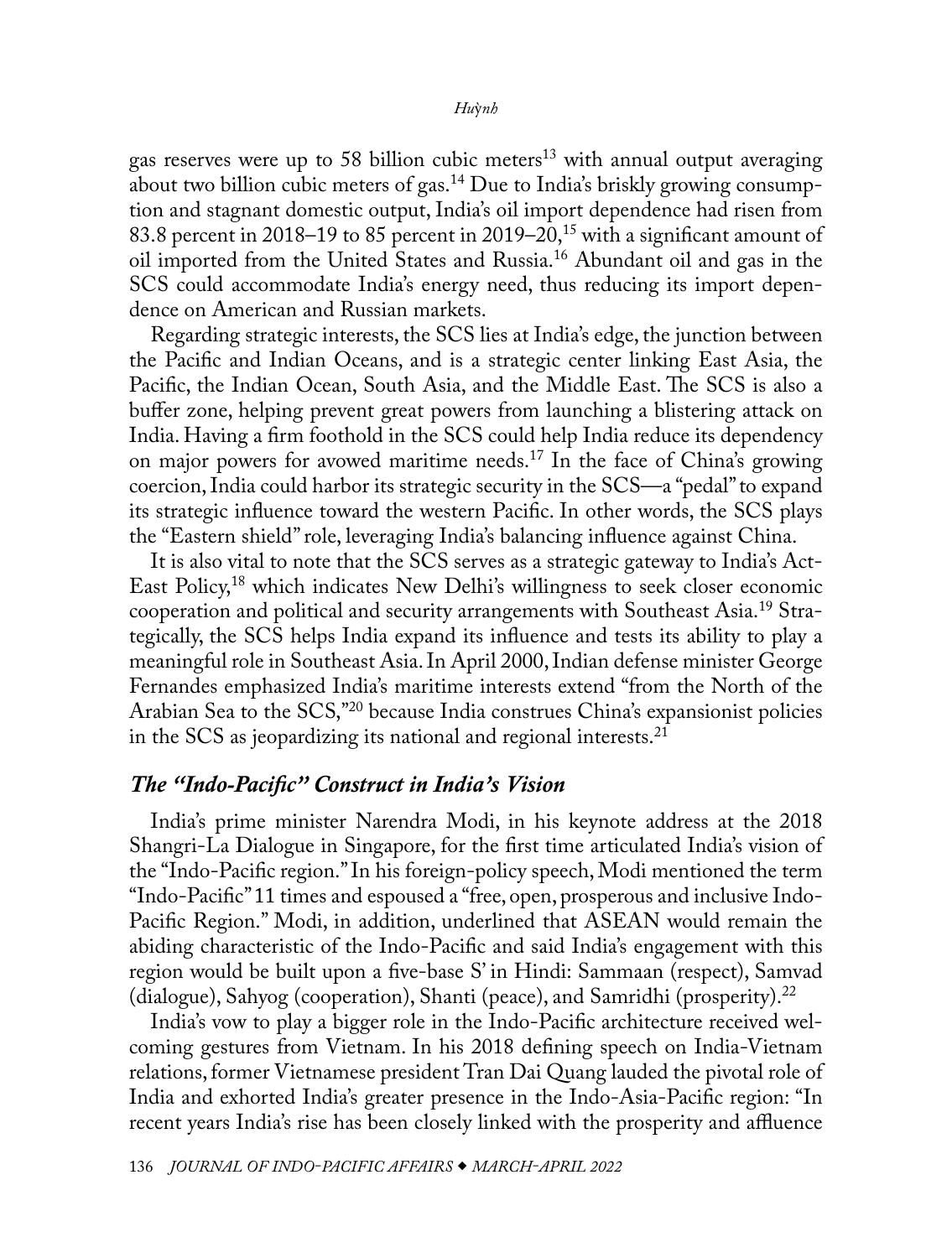<span id="page-4-0"></span>of Asia as a whole. India's peaceful development has always worked as an important and constructive factor to regional peace and stability. With its vast potential and great contributions, India surely deserves a greater role in the Indo-Asia-Pacific region and the world."[23](#page-13-0)

India has pragmatic interests in accessing Southeast Asian waterways and building capacity in member states of ASEAN. These strategic considerations stand at the locus of New Delhi's Indo-Pacific vision.<sup>24</sup> Southeast Asia, when viewed from the Indian Ocean, is the "backyard" of India, but the "foyer" of the Indian Ocean when observed from India.[25](#page-13-0) India is at the center of the integrated Indo-Pacific maritime theater, where it has long worked as a security provider through its growing maritime role[.26](#page-13-0) India's Act-East Policy, upgraded from its previous Look East Policy in 2014, has gradually been transformed into an Act Indo-Pacific Policy under the Modi administration, and India has located the Indo-Pacific region as the focal point of its engagement with countries in South, Southeast, and East Asia.<sup>[27](#page-14-0)</sup>

India's sphere of influence is increasingly likely to be restricted due to China's encirclement from naval bases in the "string of pearls" stretching from the Chinese mainland in the Asia-Pacific to the Indian Ocean and even the Middle East.<sup>28</sup> While China has embroiled itself in SCS territorial disputes, the spillover effects of geopolitical tensions could soon come to the doorstep of India. The Indian Ocean Region, where India has maintained friendly relations with regional countries, could foreshadow a new space for competition between New Delhi and Beijing.[29](#page-14-0) China wielding greater influence overseas would pose a severe threat to India's geopolitical and strategic interests in the broader Indo-Pacific, where India has long been caught in an uncertain position given the rise of China's maritime ambition.

# Middle-Power Cooperation: India-Vietnam Maritime Security Ties

India's dynamic engagement in the SCS has received Vietnam's unwavering support. Vietnam has been consistent in viewing India as a reliable strategic partner, and, for a long time, has considered the bilateral relationship "trusted and warm."[30](#page-14-0) While India's geographical position in South Asia has traditionally supported itself as a vital performer "in the strategic calculus surrounding the Indian Ocean," Vietnam stands out as a focal point in India's perception as Hanoi lies at the geopolitical heart of the Indo-Pacific.[31](#page-14-0)

# *Diplomatic Ties*

A shared history of strained relationships with China, namely long-standing sovereignty border disputes, has long imposed a shadow over India and Vietnam's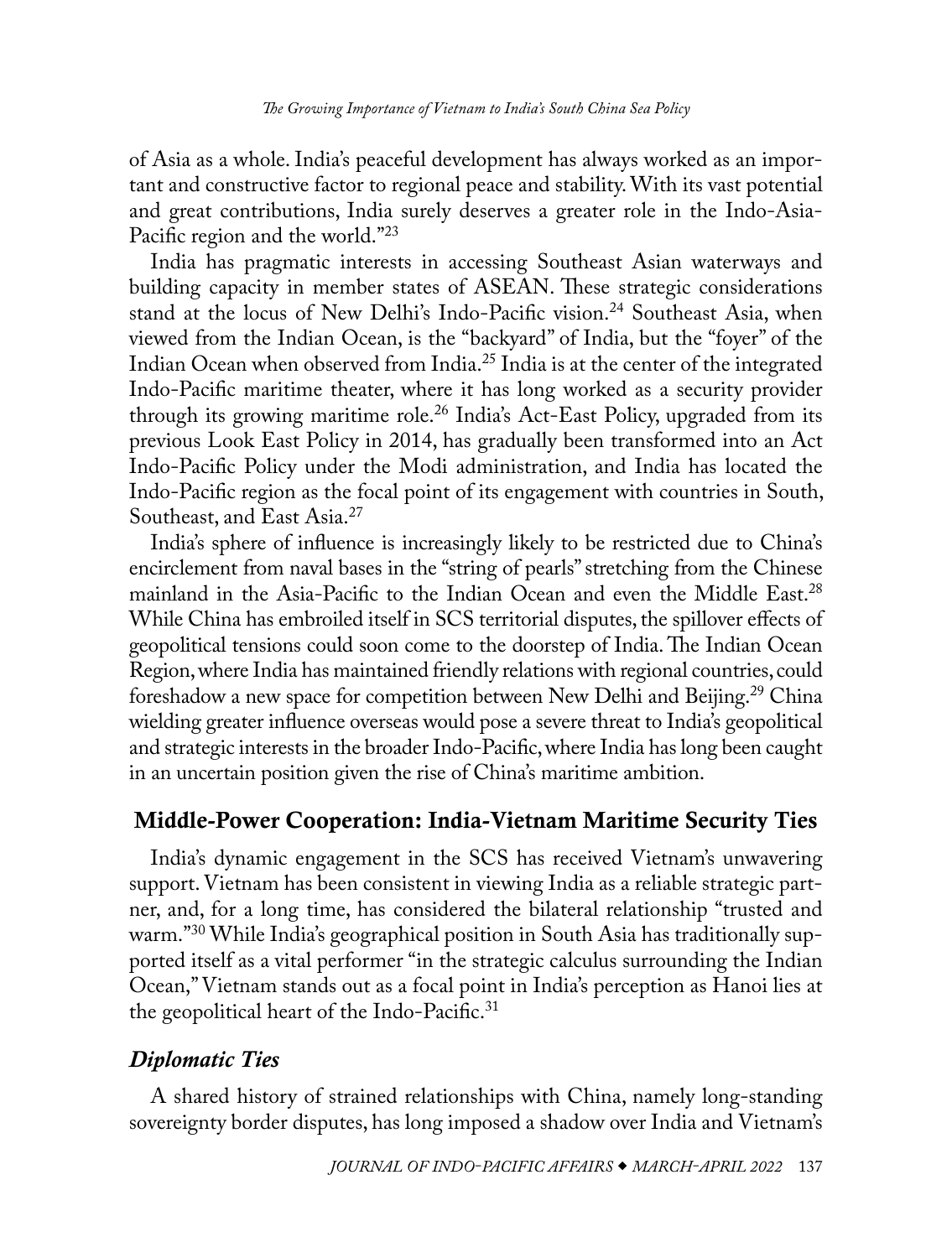<span id="page-5-0"></span>political agendas. A certain degree of shared concern has inherently laid out a shared vision in response to China's maritime expansionism. While striving to play a more visible security role in Southeast Asia, India has been seeking to reca-librate its relations with Vietnam to address China's SCS ambition.<sup>[32](#page-14-0)</sup> India and Vietnam have continued to foster bilateral relations with frequent meetings between senior officials from both sides.<sup>33</sup>

Staying consistent with its foreign-policy principle of pursuing "multilateralization and diversification of international relations,"[34](#page-14-0) Vietnam has sought to foster relations with great powers to diversify its strategic options. Among major powers, India appears to have won recognition by Vietnamese leaders through generations as a "benign power,"[35](#page-14-0) whose long-term presence in the SCS would help Hanoi accommodate its interests.

India and Vietnam have attached SCS security to their political agendas, where India has actively supported Vietnam's stand on the importance of upholding maritime security in the SCS, resolving disputes in accordance with international law, especially the 1982 United Nations Convention on the Law of the Sea (UN-CLOS). For India, "maritime multilateralism" serves to address transnational challenges and promote economic activities in the SCS.[36](#page-14-0) The 2013 *Joint Statement on the Occasion of the State Visit of the General Secretary of the Communist Party of Vietnam to India* stressed the "strategic engagement" in bilateral relations and "called the parties concerned to exercise restraint, avoid threat or use of force and resolve disputes through peaceful means in accordance with universally recognized principles of international law, including the UNCLOS."[37](#page-14-0)

The 2014 *Joint Communiqué* continued the words of the 2013 *Joint Statement*, reaffirmed India's view of Vietnam "as an important pillar in its Look East Policy," and expressed Vietnam's firm support for India's increasingly important role.<sup>38</sup> The India-Vietnam relationship, which was upgraded to "comprehensive strategic partnership" during Prime Minister Modi's visit to Vietnam in September 2016, continued to witness pragmatic ties as both sides reiterated their desire to jointly work "to maintain peace, stability, growth and prosperity in Asia and beyond."[39](#page-14-0)

India's outreach to Vietnam receives warm support thanks to India's public diplomacy, which is crucial to the promotion of intercultural understanding.<sup>40</sup> Additionally, the proactive role of the Indian community, the Indian diaspora of nearly 2,500, and community organization in Vietnam, notably the Indian Business Chamber in Vietnam, have helped strengthen links between persons of both nations.<sup>[41](#page-14-0)</sup>

Intertwined interests serve as the leverage for enhancing bilateral ties. Vietnam's support for India's more visible role in the SCS has provided New Delhi with a measure of balance against China's maritime rise. Lingering maritime tensions that Vietnam has with China have made Hanoi a natural partner that New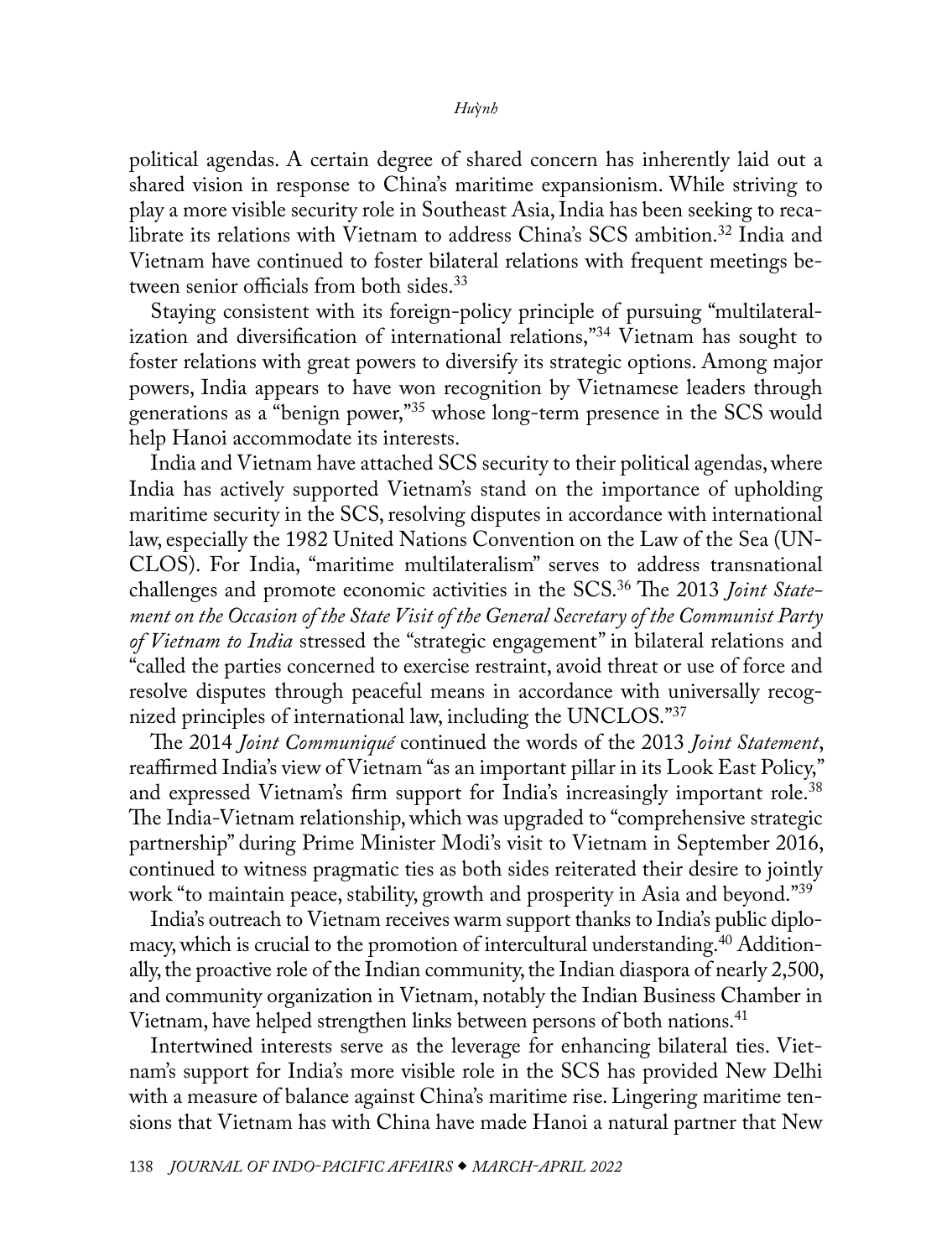<span id="page-6-0"></span>Delhi has embraced to counterbalance against Beijing's potential adventurism in India's own neighborhood[.42](#page-14-0) At the 2018 Shangri La Dialogue, Modi articulated India's firm principles regarding "equal access as a right under international law to the use of common spaces on sea and in the air that would require freedom of navigation, unimpeded commerce and peaceful settlement of disputes in accordance with international law."[43](#page-14-0) The *India-Vietnam Joint Statement* in the same year expressed similar principles as Modi's Shangri La Dialogue speech, and added: "The two sides reiterated that the parties concerned should continue exercising self-restraint and refrain from the use of force or threat to use force."[44](#page-14-0) The SCS is at the locus of India's geopolitical concern, with Modi's "unmistakable references to China's rising assertiveness in the disputed SCS.["45](#page-14-0)

In May 2020, Anurag Srivastava, the spokesperson of India's Ministry of External Affairs, voiced criticism against China's aggression in the SCS by saying: "[The] SCS is a part of [the] global commons and India has an abiding interest in peace and stability in the region," and added: "We firmly stand with the freedom of navigation and overflight and unimpeded lawful commerce in these international waterways, in accordance with international law."[46](#page-14-0) He was, of course, referring to aggressive activities triggered by China against other littoral claimant states, including Vietnam, in the SCS.

India's attitude vis-à-vis Beijing's maritime encroachment has shifted toward a firmer approach, which has been in stark contrast to India's aloofness and cautious approach "dictated by the fear of alienating China" under the Manmohan Singh administration.<sup>[47](#page-14-0)</sup> In referring to the SCS, India has embraced tougher language and has been more motivated to balance China's coercion. In August 2020, India deployed a warship to the highly disputed SCS region, accompanied by a strongly worded statement from the Indian government: "Soon after the Galwan clash broke out in which 20 of our soldiers were killed, the Indian Navy deployed one of its frontline warships to the SCS where the People's Liberation Army's Navy objects to the presence of any other force claiming the majority of the waters as part of its territory.["48](#page-15-0) In a virtual meeting with his Vietnamese counterpart Pham Binh Minh in August 2020, Indian external affairs minister Subrahmanyam Jaishankar discussed China's stepped-up activities in the SCS and along the Line of Actual Control.[49](#page-15-0) This move, without doubt, showcased India-Vietnam ties in the face of Chinese aggression.

While the world grappled with the COVID-19 pandemic, China deliberately exacerbated the situation by deploying bombers to islands in the SCS, inciting a wave of anger in Vietnam. In August 2020, Vietnam's ambassador to India Pham Sanh Chau met with Indian foreign secretary Harsh Vardhan Shringla and briefed him on the deteriorating situation.<sup>[50](#page-15-0)</sup> Vietnam's appraisal of the flare-up to the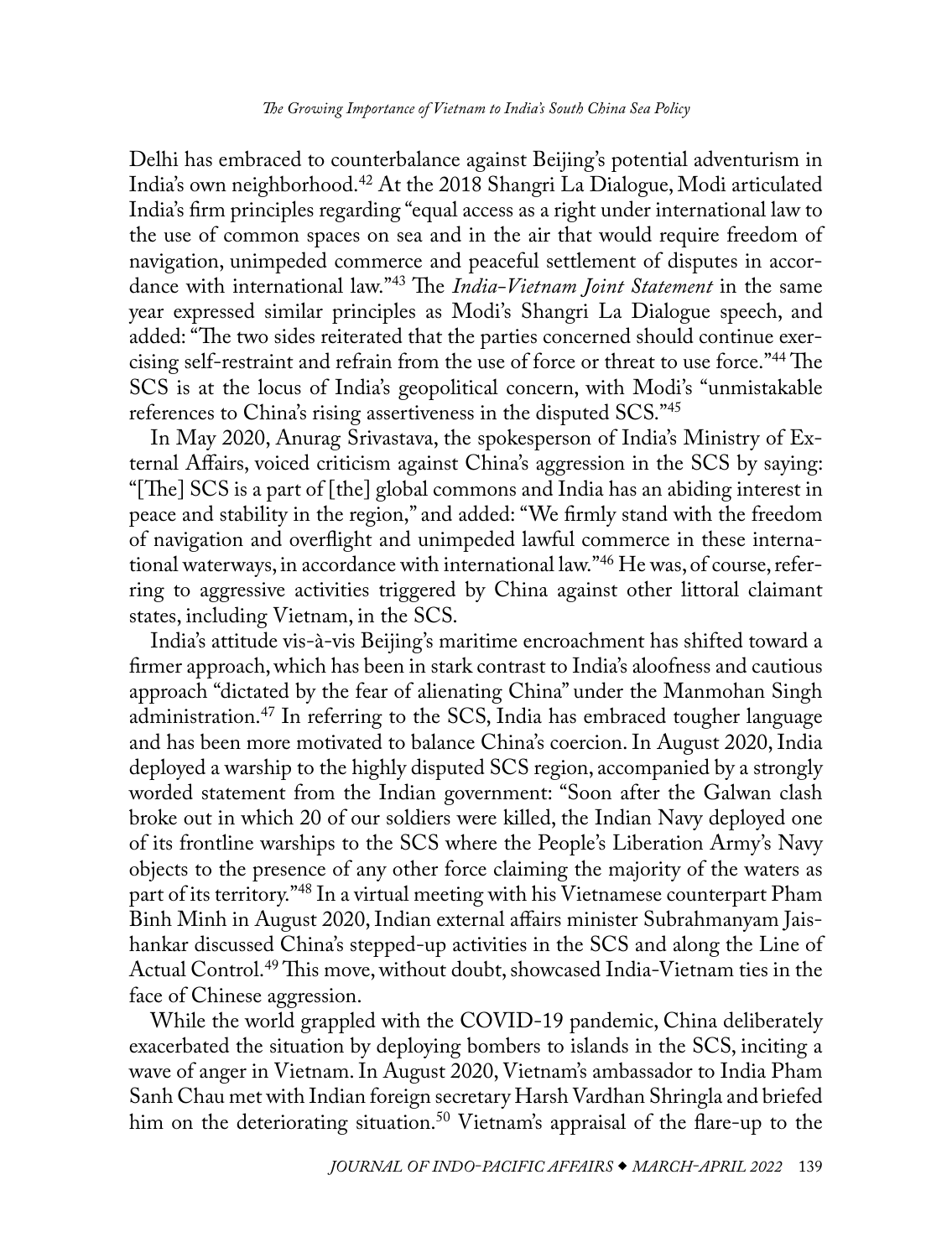<span id="page-7-0"></span>Indian public showcased the true nature of Vietnam-India comprehensive strategic partnership and implied that Vietnam would likely continue to support India's freedom of navigation and overflight in the SCS.<sup>[51](#page-15-0)</sup> In December the same year, Prime Minister Modi and his Vietnamese counterpart Nguyen Xuan Phuc called for "peace and freedom" in the SCS and agreed to foster military-to-military exchanges and defense industry collaboration.[52](#page-15-0)

### *Economic Cooperation*

Though refraining from voicing complaints against China's domination in the SCS, India has a huge economic stake in fostering oil-exploration activities off the coast of Vietnam, with ONGC Videsh Limited engaging in oil and gas production with PetroVietnam. However, India's seeking of economic ties with Vietnam was met with significant misgivings from China, claiming that the bilateral oil and gas exploration violated China's legal rights in the SCS. In 2011 *Global Times*, a tabloid run by the ruling Chinese Communist Party, called the India-Vietnam deal a serious political provocation and urged the Indian government to "try every means possible to stop this cooperation from happening."<sup>53</sup>

China's objection to oil exploration in maritime areas offered by Vietnam faced India's own strong objection. In September 2011, External Affairs Ministry official spokesperson Vishnu Prakash protested against Beijing's warning by saying, "Our cooperation with Vietnam or with any other country for that matter in the world is always as per as international laws, norms and conventions."[54](#page-15-0) During the visit of Vietnamese president Truong Tan Sang to India in October the same year, a firmer line emerged with the signing of the agreement on new investments in oil and gas exploration between ONGC-VL and PVN[.55](#page-15-0)

India's Navy Chief Admiral Devendra Kumar Joshi also termed the SCS situation "complex" and expressed India's strong adherence to economic assets and freedom of navigation in the disputed waters. Against the backdrop of Beijing's military modernization in the SCS, Admiral Joshi alleged: "we will be required to go there and we are prepared for that" whenever India's interests are at stake—for example, "ONGC-VL has three oil exploration blocks there."[56](#page-15-0) Amid China's protestations that the exploration of Blocks 127 and 128 violated its territorial rights, India's state-owned ONGC-VL signed a mutual cooperation agreement with Vietnam's state-run PVN "for mutual cooperation for exploration in Blocks 102/10 & 106/10 of PVEP and Block 128 of OVL [ONGC-VL] in offshore Vietnam." The 2014 agreement was a determined move, which "did a volte face at the insistence of Ministry of External Affairs, which wanted India to continue its presence in [the] SCS."<sup>[57](#page-15-0)</sup> By staying committed to expanded oil exploration with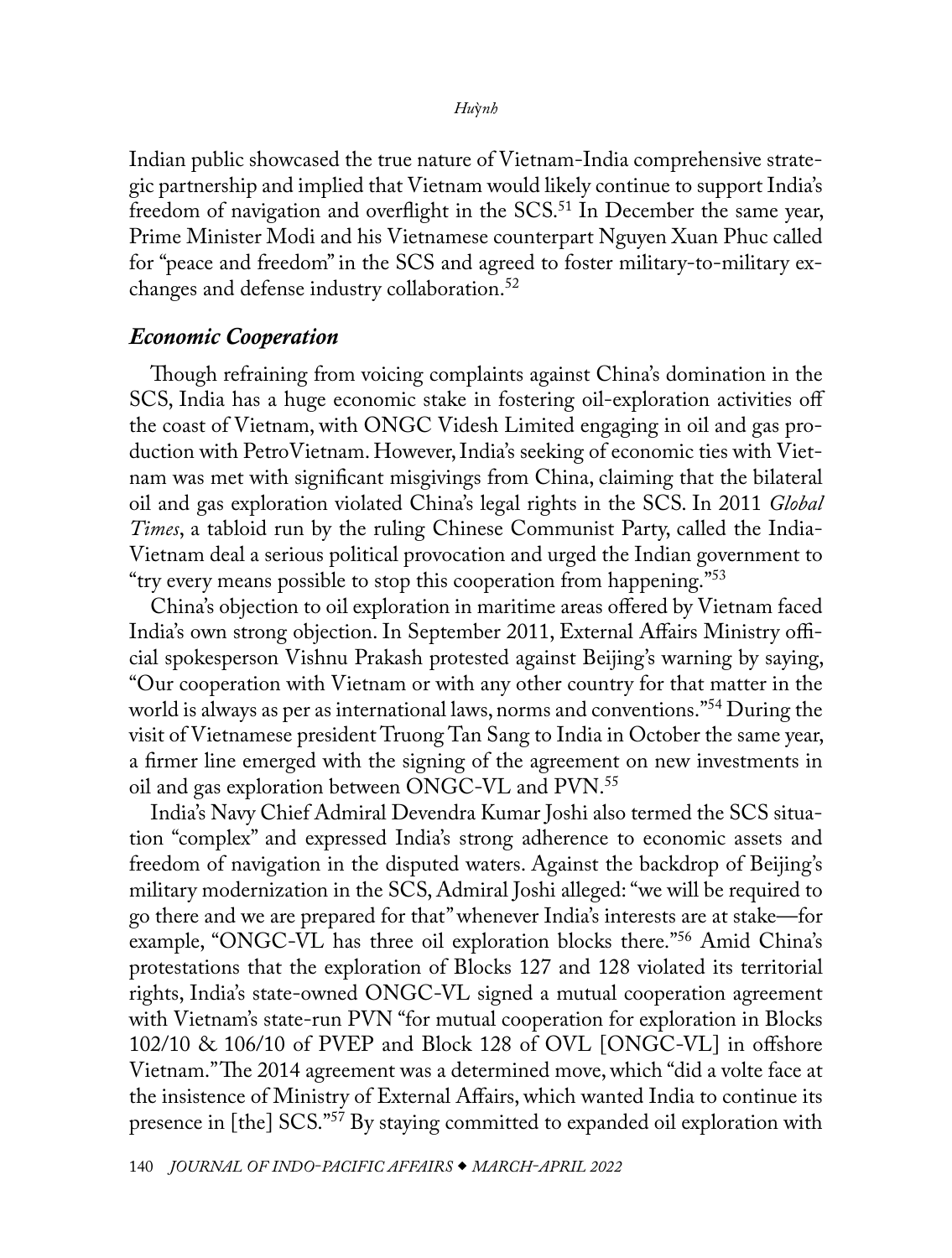<span id="page-8-0"></span>Vietnam and publicizing its preparedness of naval engagement, India showcased its determination to stand in good stead with Vietnam.

In July 2017, Vietnam granted ONGC-VL a two-year extension to explore Oil Block 128, a part of which is within China's so-called Nine-Dash Line. The fifth extension of the exploration license implied India's strategic interest in preserving its economic presence in the SCS while Vietnam could continue to enmesh In-dian's economic interests with its economic activities in the contested waters.<sup>[58](#page-15-0)</sup> The extension was a strategic move since bilateral interests have been far more than solely a commercial deal. Vietnam's fostering commercial ties with India "are part of its strategy of seeking many partnerships with big powers while avoiding formal military alliances," and enhancing oil cooperation could be deciphered as Vietnam's concrete move to welcome India's growing role in the SCS.<sup>[59](#page-15-0)</sup>

Oil and gas exploration continued to stay at the heart of bilateral economic ties. Vietnamese president Tran Dai Quang, in his official meeting with Prime Minister Modi in 2018, encouraged Indian firms to continue oil and gas exploration and exploitation activities in Vietnam's continental shelf and EEZ.<sup>60</sup> In the same year, the two countries—for the first time—identified "models for cooperation, including those involving [a] third country" in their oil and gas cooperation projects.<sup>61</sup> Vietnam's welcoming posture could be read as a direct response to China's irrational objection, and to a certain extent, a subtle counterbalancing move against Beijing's maritime ambition. On its part, India has, on many occasions, showed its commitment to promote oil and gas exploration with Vietnam despite Beijing's condescending and provocative actions in Vietnamese waters.<sup>[62](#page-15-0)</sup>

## *Security and Defense*

India and Vietnam, while acknowledging the strategic importance of the SCS and their volatile position when it comes to China's rising power, are edging closer toward each other. Along with diplomatic support and energy collaboration, the two partners have boosted their investment in security and defense cooperation. The milestone of their bilateral defense cooperation came when India and Vietnam signed a Defense Protocol in March 2000, laying a comprehensive mechanism for regular dialogues between two defense ministers and possible joint naval drills[.63](#page-15-0) In November 2009, India and Vietnam signed a memorandum of understanding on defense cooperation, which helped both sides consolidate defense cooperation and promote delegation exchanges.

In September 2012, an unidentified Chinese warship confronted the Indian Naval Ship *Airavat* while on passage from Vietnam. The naval challenge provoked deliberately by China was the first reported encounter between the navies of the two countries in the SCS.<sup>64</sup> China's naval assertiveness irked India's presence in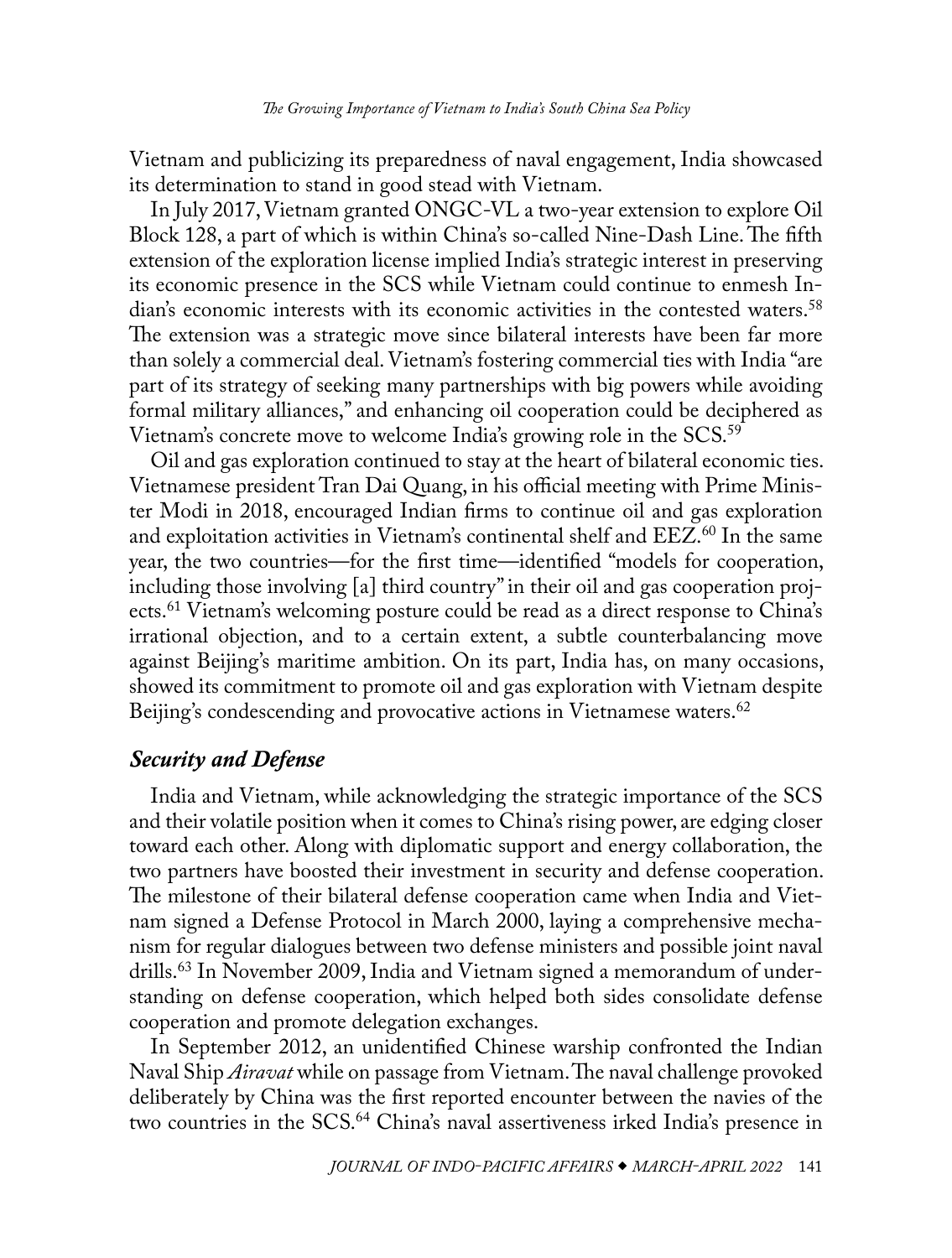<span id="page-9-0"></span>the disputed sea and strengthened India's resolution to enhance maritime ties and interoperability with Vietnam.[65](#page-15-0)

Basically, the shift in India's SCS engagement has been due to "its own evolution through the Indian strategic prism" and "security dynamics" in Southeast Asia, that is, the "rise" of China and its growing maritime assertiveness.<sup>66</sup> The logic of India-Vietnam relations under the shadow of the "China threat" gained much insight when referring to David Scott's SCS rhetoric: "Kautilya's logic also applies for India, his so-called 'mandala diplomacy' in which a neighbor (China) is likely to be antagonistic but a neighbor of that neighbor (Vietnam) is likely to be supportive."<sup>67</sup>

Prime Minister Modi, in his 2014 media statement, acknowledged that "Vietnam has been at the forefront of India's engagement in the region," and "India remains committed to the modernization of Vietnam's defense and security forces. This will include [the] expansion of our training program, which is already very substantial, joint exercises and cooperation in defense equipment. We will quickly operationalize the 100 million dollars Line of Credit that will enable Vietnam [to] acquire new naval vessels from India."<sup>68</sup> Vietnam is procuring 12 high-speed patrol boats under the 2014 extended line of credit, and in April 2021, Vietnam launched the second high-speed patrol boat built with India's technical and financial assistance. The first India-made patrol vessel was handed over to Vietnam in December the previous year.<sup>[69](#page-16-0)</sup>

Though steering clear of getting involved in maritime tensions, India has stepped up military cooperation with Vietnam.<sup>70</sup> A more engaged India in the SCS would undoubtedly invite opposition from China. However, India's withdrawal from economic and defense cooperation with Vietnam due to China's imperiousness from "its superiority in economic production and a perceived divine entitlement to universal rule," would definitely be deemed by Chinese leaders as kowtowing to Beijing's authorities.<sup>71</sup>

India's abiding interest with Vietnam has stemmed from its strategic thinking—that is, viewing Vietnam as "a counterweight in much the same way Pakistan has been for China."<sup>72</sup> At the same time, buttressing defense ties and providing Vietnam with naval and air capabilities would deepen India's ties with the United States as Hanoi has enjoyed a burgeoning relationship with Washington.<sup>[73](#page-16-0)</sup> Indeed, the United States considers Vietnam as "the most strategic-thinking of all the ASEAN countries," laying the possibility of elevating the relationship to a higher level in the coming years.<sup>[74](#page-16-0)</sup>

In the same vein, US-India relations are drawing closer, and as praised by then-US president Donald Trump, "a strong India-US partnership can anchor peace, prosperity and stability from Asia to Africa and from [the] Indian Ocean to the Pacific.["75](#page-16-0) In September 2021, US president Joe Biden said that "the US-India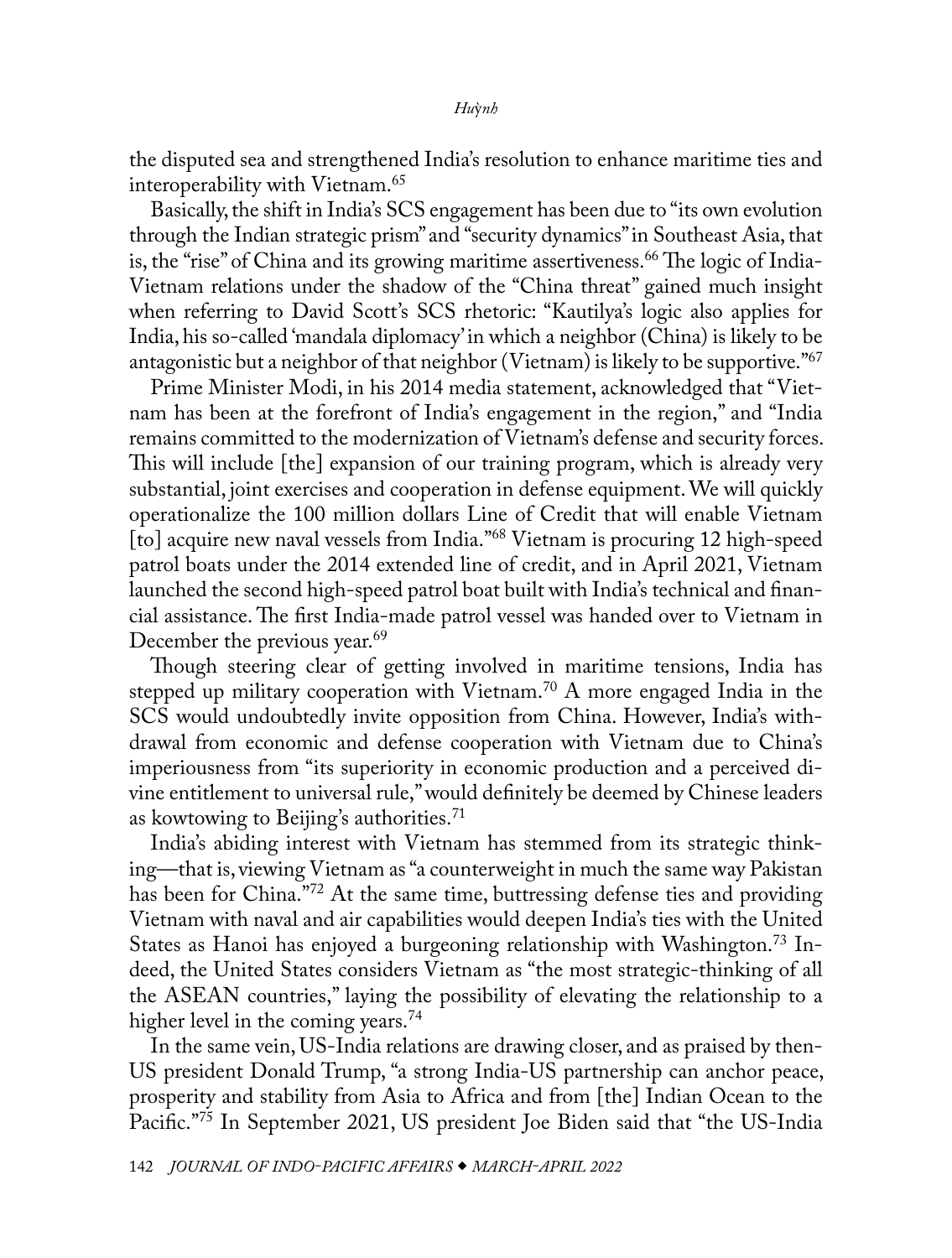<span id="page-10-0"></span>relationship can help [the US] solve a lot of global challenges.["76](#page-16-0) With Vietnam as the lynchpin in the SCS, India can beef up its naval cooperation with Vietnam, notably when New Delhi and Hanoi are recognized in the Biden administration's 2022 *Indo-Pacific Strategy* as "leading regional powers" and allies of the United States.[77](#page-16-0) Furthermore, India and Vietnam can also develop more robust ties with America amid China's provocative moves.

India-Vietnam defense collaboration received new impetus as India's Act-East Policy acquired a striking maritime edge, now that the two middle powers have a stake in ensuring the security of sea lanes and share concerns about China's domination of the SCS[.78](#page-16-0) The Indian Navy prefers maritime engagements with Vietnam and has helped Vietnam build up required capacity for maintenance and repair of its defense platforms. India has helped Vietnam with "the procurement of weaponry and military hardware, capacity building, collaboration in the area of warship building and repair."[79](#page-16-0) In 2011, the Indian Navy offered Vietnam naval facilities used for training and capacity building, in return for berthing rights in Vietnam's port of Nha Trang.<sup>[80](#page-16-0)</sup>

Following recent inroads, India has emerged as one of Vietnam's key defense providers. India has firmed up military ties with Vietnam via initiating several military contracts. New Delhi is implementing a \$100 million Defense Line of Credit, which helped build 12 high-speed patrol boats for the Vietnam Border Guard Force.<sup>81</sup> Security cooperation to "enhance coastal security and prevent illegal activities" indicates that the two countries have been working closely to enhance their defense ties.<sup>82</sup> In essence, India's maritime security commitments indicate a soft alignment between the two like-minded powers.

Naval-to-naval cooperation between India and Vietnam continues to be vital given growing provocative actions that China directs toward Vietnam in the SCS.<sup>83</sup> Following the first exercise conducted in May 2018 in Da Nang, the Indian Navy and the Vietnam People's Navy undertook the second edition of bilateral naval exercises off the coast of Cam Ranh Bay, Vietnam within a four-day practice period in April 2019. The navy-to-navy cooperation involved a composite training program in submarine, aviation, and dockyard training, which helped strengthen interoperability and shared best practices from both sides.<sup>84</sup>

Given the growing bilateral partnership, Indian ships have received invitations by the Vietnamese government to pay annual visits to Vietnam's major ports, such as Dinh Vu (Hai Phong City), Tien Sa (Da Nang City), Sai Gon (Ho Chi Minh City), and Nha Trang (Khanh Hoa Province).<sup>85</sup> Indian naval officers making regular visits to Vietnam have enhanced Indian presence in the SCS and made India's maritime commitment more solid.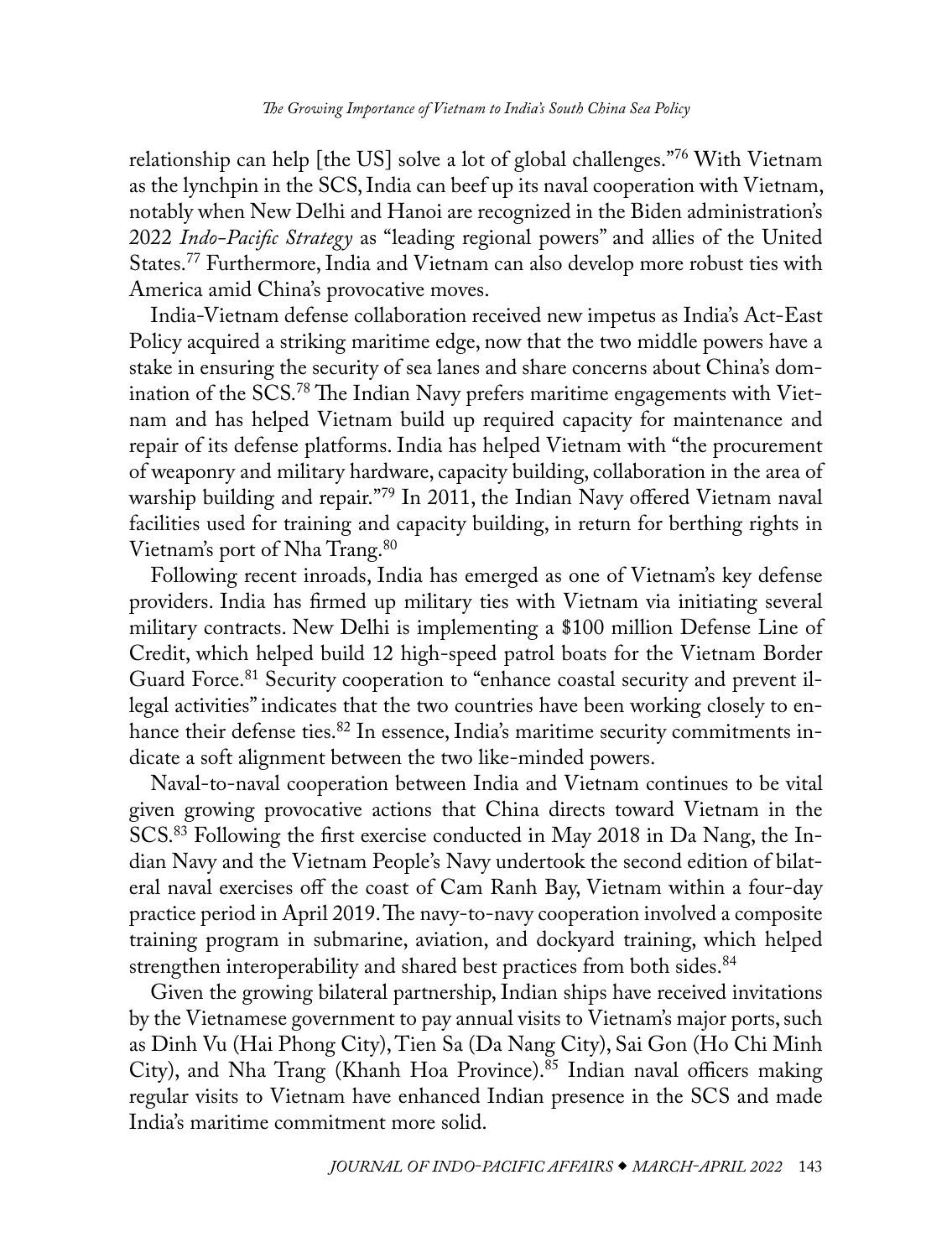<span id="page-11-0"></span>While the SCS is evidently "a neutral navigation field beyond the sovereign limits of the littoral countries," India "has not taken a strong position against Chinese bullying attempts."[86](#page-16-0) India's balancing role so far has evolved around preserving the international rules-based order at sea while exporting defense systems and weapons to Vietnam.

While Vietnam and India have engaged in discussions on the possibility of Vietnam's acquisition of India's Brahmos and the Akash missile systems since 2014,[87](#page-16-0) India is currently no closer to providing either missile systems to Vietnam for fear of antagonizing China.<sup>88</sup> There are other reasons behind this shortcoming. One is because India and Vietnam have not reached a consensus on the funding,<sup>89</sup> and another is Vietnam's potential consideration of acquiring the Brahmos cruise missile from Russia instead of India. However, for Russia, the potential export of the Brahmos medium-range missile to Vietnam could undermine Moscow's relations with Beijing,<sup>90</sup> which has increasingly played out as Russia's ally against the West, especially amid Russia's ongoing invasion of Ukraine. So far, New Delhi and Hanoi have been prudent in keeping their conversations behind closed doors rather than making their intentions go viral among public audiences.

## Conclusion

The incredibly ambitious Act-East Policy, coupled with the emergence of the Indo-Pacific vision in India's strategic thinking, has provided a rationale for India's SCS engagement to secu re its interests and balance against China's growing military prowess. India has been increasingly susceptible to threats and challenges posed by China's growing influence in the SCS and beyond. One thing is for sure: regional security can hardly be sustained as China is bent upon turning the SCS into its "internal lake," and has patently exploited the weakness or forbearance of great powers to rub its neighbors in the wrong way.<sup>[91](#page-16-0)</sup> Former US president Barack Obama's acceptance of Chinese president Xi Jinping's 2015 promise that China would by no means militarize the SCS has turned out to be a naïve strategy. India, therefore, should make a fresh start by undertaking a counterbalancing role in the sea that China has long considered as its exclusive pond.

China's hard-power projection, which India and Vietnam have been looking at over their shoulders, could drive both countries toward a united front to accommodate their mutual concerns. Forging India-Vietnam ties on the matter of SCS security, persisting on oil and gas exploration and exploitation and strengthening Vietnam's military capability are striking examples of the ongoing sincere and robust relationship. However, the two nations should support a growing role for like-minded powers in the SCS, such as the United States, Japan, and Australia, while avoiding "a direct confrontation" with Beijing.<sup>[92](#page-16-0)</sup>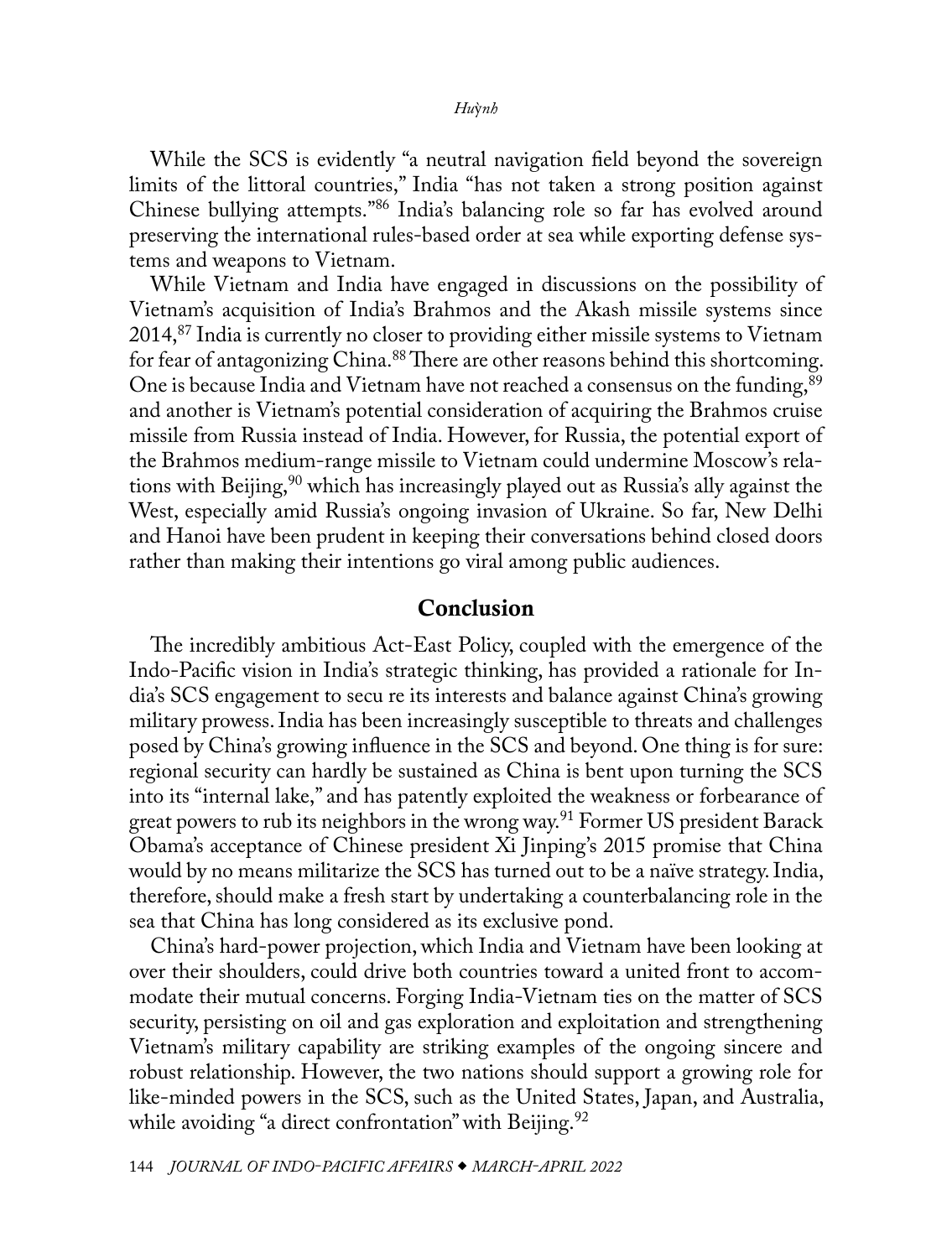<span id="page-12-0"></span>With an eye toward security in the SCS, India should fasten maritime challenges posed by China to its long-term interests and work closely with Vietnam to increase deterrence and defense against China. India, a traditional middle power, and Vietnam, an emerging middle power, should further embrace a more determined approach by conducting joint naval exercises. India and Vietnam could also enhance mutual support by participating in maritime dialogues and naval exercises, with "shared role[s] in regional decision making, strengthening maritime connectivity and focusing on steps toward maintaining a free and open Indo-Pacific."[93](#page-17-0) India's joint maritime activities with Vietnam could augment Vietnam's defensive capability while cutting Hanoi's defense expenditures.<sup>[94](#page-17-0)</sup>

A strengthened India-Vietnam alignment in the face of China's increasing aggression could send a timely message to Beijing. First, enhancing India-Vietnam ties in times of China's maritime aggression showcases India's willingness to foster its engagement in the SCS. Second, Vietnam seeking stronger defense ties with like-minded powers, with India as a prominent example, is likely to continue. As bilateral ties continue to warm, growing ties open the possibility of a strengthened partnership between India and Vietnam—and that is something that leaders in China must consider before strengthening their presence in the SCS.

#### Dr. Hu**ỳ**[nh Tâm Sáng](#page-0-0)

Huỳnh Tâm Sáng is a lecturer at Ho Chi Minh City University of Social Sciences and Humanities' Faculty of International Relations and a research fellow at the Taiwan NextGen Foundation. He is also a nonresident WSD-Handa Fellow at the Pacific Forum. His main research fields are East Asian international relations, Vietnam's foreign policy, and middle-power diplomacy.

#### **Notes**

[1](#page-0-1). Shristi Pukhrem, "India-Vietnam Relations: Convergence of Interests – An Interview with H.E. Pham Sanh Chau, Ambassador of Vietnam to India," India Foundation, 5 Jan 2021, [https://](https://indiafoundation.in/articles-and-commentaries/india-vietnam-relations-convergence-of-interests-an-interview-with-h-e-pham-sanh-chau-ambassador-of-vietnam-to-india/) [indiafoundation.in/](https://indiafoundation.in/articles-and-commentaries/india-vietnam-relations-convergence-of-interests-an-interview-with-h-e-pham-sanh-chau-ambassador-of-vietnam-to-india/).

[2](#page-1-0). Nguyen Ngoc Truong, *Ve van de Bien Dong* [On the South China Sea Issue] (Hanoi: National Political Publishers, 2014), 356–57.

[3](#page-1-0). Nguyen-Dang Thang and Nguyen Hong Thao, "China's Nine Dotted Lines in the South China Sea: The 2011 Exchange of Diplomatic Notes Between the Philippines and China," *Ocean Development & International Law* 43 (2012): 35.

[4.](#page-1-0) Ian Storey, "The South China Sea Dispute in 2020-2021," *ISEAS Perspective* 97 (2020): 1–12.

[5](#page-1-0). Rudroneel Ghosh, "Who Is the Bully? China's Aggressive Tactics in South China Sea in the Midst of Covid-19 is Poor Form," *Times of India*, 21 April 2020, [https://timesofindia.india](https://timesofindia.indiatimes.com/blogs/talkingturkey/who-is-the-bully-chinas-aggressive-tactics-in-south-china-sea-in-the-midst-of-covid-19-is-poor-form/) [times.com/.](https://timesofindia.indiatimes.com/blogs/talkingturkey/who-is-the-bully-chinas-aggressive-tactics-in-south-china-sea-in-the-midst-of-covid-19-is-poor-form/)

[6](#page-2-0). Byron Chong, "India and the South China Sea," Center for International Maritime Security, 21 Feb 2018, [http://cimsec.org/.](http://cimsec.org/india-south-china-sea/35520)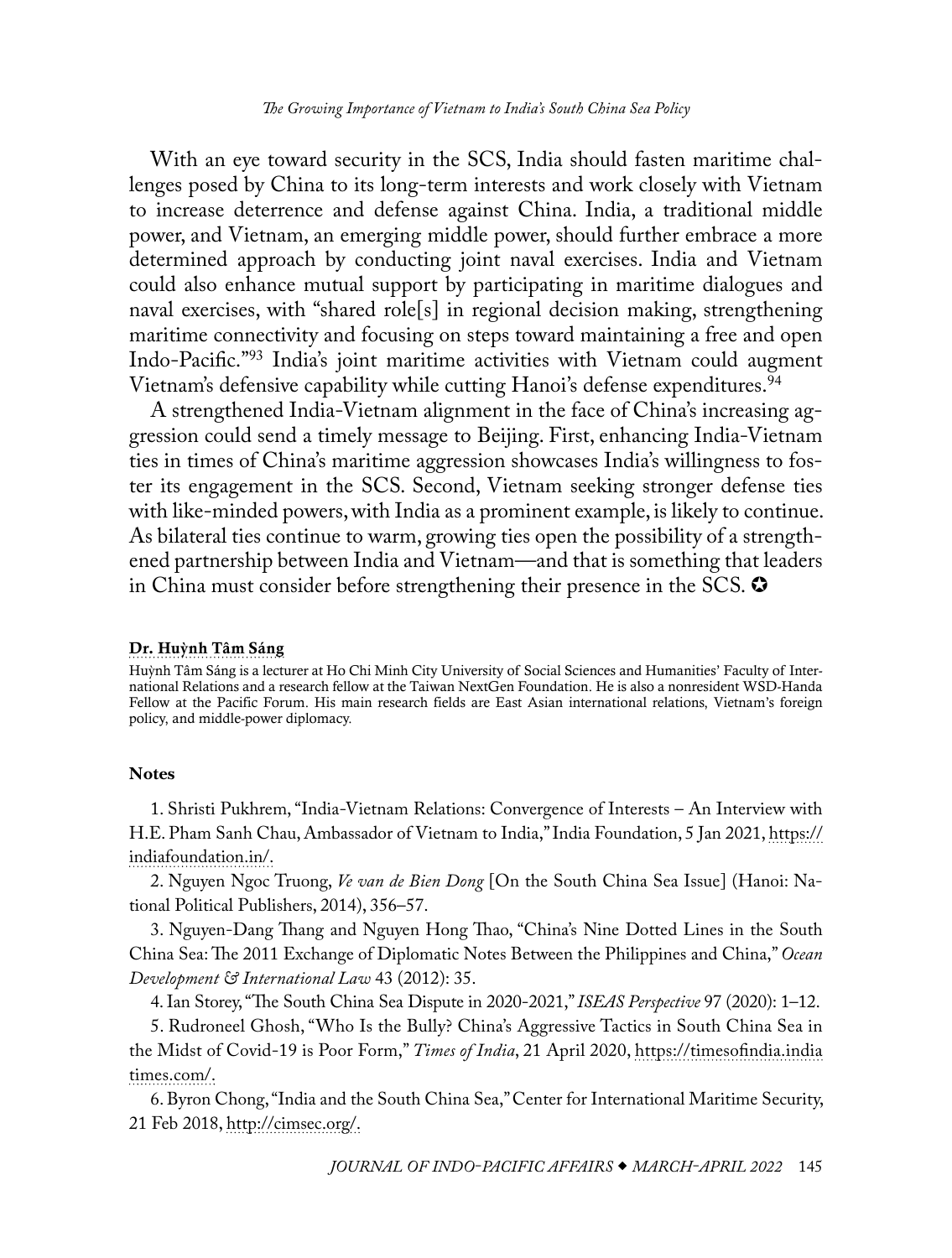<span id="page-13-0"></span>[7](#page-2-0). Laura Silver, Kat Devlin, and Christine Huang, "Attitudes toward China," Pew Research Center, 5 Dec 2019, [https://www.pewresearch.org/](https://www.pewresearch.org/global/2019/12/05/attitudes-toward-china-2019/).

[8](#page-2-0). Anthony Tellis and Sean Mirski, "Introduction," in *Crux of Asia: China, India, and the Emerging Global Order*, ed. Anthony Tellis and Sean Mirski (Washington, DC: Carnegie Endowment for International Peace, 2013), 4.

[9](#page-2-0). Vijay Gokhale, "How the South China Sea Situation Plays Out Will Be Critical for India's Security," *Indian Express*, 16 June 2020, [https://indianexpress.com/](https://indianexpress.com/article/opinion/columns/south-china-sea-dispute-asean-countries-relations-vijay-gokhale-6460680/).

[10](#page-2-0). Sanjaya Baru, "The Problem," *Seminar* 487 (2000): [https://www.india-seminar.com/.](https://www.india-seminar.com/2000/487/487%20problem.htm)

[11](#page-2-0). Ministry of Commerce and Industry, "Bilateral Trade Statistics (ASEAN)," Government of India, [https://commerce.gov.in/.](https://commerce.gov.in/about-us/divisions/foreign-trade-territorial-division/foreign-trade-asean/)

[12](#page-2-0). "India-Asean Bilateral Trade May Double by 2025 to \$300 Billion: Study," *Business Standard*, 12 Nov 2019, [https://www.business-standard.com/.](https://www.business-standard.com/article/economy-policy/india-asean-bilateral-trade-may-double-by-2025-to-300-billion-study-119111200547_1.html)

[13](#page-3-0). "ONGC Videsh Expects \$60 Million Annually from Vietnam Project," *Financial Express*, 22 Dec 2002, [https://www.financialexpress.com/.](https://www.financialexpress.com/archive/ongc-videsh-expects-60-million-annually-from-vietnam-project/69208/)

[14](#page-3-0). Anna Shiryaevskaya, "TNK-BP Drills at Vietnam Gas Field to Start Output by End 2012," *Bloomberg*, 19 Jan 2012, [https://www.bloomberg.com/.](https://www.bloomberg.com/news/articles/2012-01-19/tnk-bp-drills-at-vietnam-gas-field-to-start-output-by-end-2012)

[15](#page-3-0). Sanjeev Choudhary, "India's Crude Oil Import Bill Fell 9% to \$102 Billion in 2019-20," *Economic Times*, 30 April 2020, [https://economictimes.indiatimes.com/](https://economictimes.indiatimes.com/news/economy/foreign-trade/indias-crude-oil-import-bill-fell-9-to-102-billion-in-2019-20/articleshow/75473757.cms?from=mdr).

[16](#page-3-0). India's Ministry of Petroleum and Natural Gas, "Reducing Dependence on Import of Oil," 22 March 2021, [https://pib.gov.in/.](https://pib.gov.in/PressReleaseIframePage.aspx?PRID=1706564)

[17](#page-3-0). Priya Suresh, "India a Vital Player in South China Sea," Takshashila Institution, March 2016, [https://takshashila.org.in/](https://takshashila.org.in/india-a-vital-player-in-south-china-sea/).

[18](#page-3-0). Address by Anil Wadhwa - Secretary (East), Ministry of External Affairs, Government of India at the Inaugural Session of the International Relations Conference on "India's Look East - Act East Policy: A Bridge to the Asian Neighbourhood," Symbiosis Institute of International Studies, *International Relations Conference* 2014, 13.

[19](#page-3-0). Ulises Granados, "India's Approaches to the South China Sea: Priorities and Balances," *Asia & the Pacific Policy Studies* 5 (2017): 123.

[20](#page-3-0). Zheng Zemin, "The Influence of Great States in the South China Sea Issue—U. S., Japan, India, Russia and the South China Sea Issue," World Affairs Press, 2010, 153.

[21](#page-3-0). Tridib Chakraborti and Mohor Chakraborty, *India's Strategy in the South China Sea* (London: Routledge, 2020), p. 13.

[22](#page-3-0). Rahul Roy-Chaudhury, "Modi Spells Out Free, Open, Inclusive Indo-Pacific Policy," International Institute for Strategic Studies, 7 Aug 2018, [https://www.iiss.org/.](https://www.iiss.org/blogs/analysis/2018/08/modi-free-open-inclusive)

[23](#page-4-0). "Full Speech of Vietnam President Tran Dai Quang at Nehru Museum Library," *Economic Times*, 10 March 2018, [https://economictimes.indiatimes.com/.](https://economictimes.indiatimes.com/news/politics-and-nation/full-speech-of-vietnam-president-tran-dai-quang-at-nehru-museum-library/articleshow/63212961.cms?from=mdr)

[24.](#page-4-0) Abhijit Singh, "India's South China Sea Policy Has Not Changed. Now, As Before, There's No Appetite to Challenge China," *South China Morning Post*, 13 Sep 2019, [https://www.scmp.com/](https://www.scmp.com/comment/opinion/article/3026729/indias-south-china-sea-policy-has-not-changed-now-theres-no).

[25](#page-4-0). Nguyen Hoang Giap, ed., *Canh tranh chien luoc o khu vuc Dong Nam A giua mot so nuoc lon hien nay* [Strategic Competition among Great Powers in Southeast Asia] (Hanoi: National Political Publishers, 2013), 169–71.

[26](#page-4-0). Cdr Abhijit Singh, "Maritime Security Partner in the Indo-Pacific," in *Asian Strategic Review 2015: India as a Security Provider*, ed. S.D. Muni and Vivek Chadha (New Delhi: Institute for Defence Studies and Analyses, 2015), 147.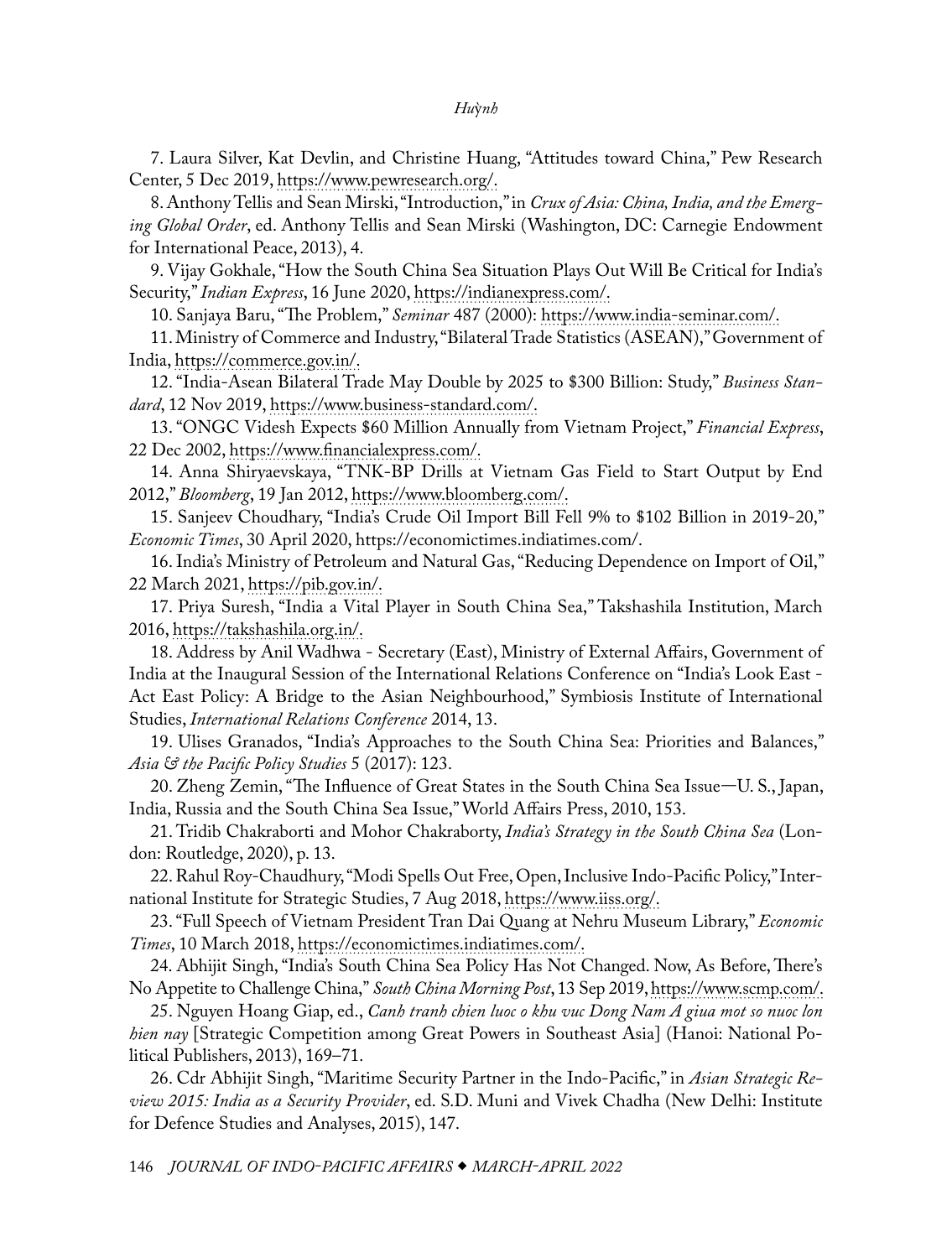<span id="page-14-0"></span>[27](#page-4-0). Prabir De, "India's Act East Policy Is Slowly Becoming Act Indo-Pacific Policy under Modi Government," *The Print*, 27 March 2020, [https://theprint.in/](https://theprint.in/pageturner/excerpt/india-act-east-policy-is-becoming-act-indo-pacific/389502/).

[28](#page-4-0). Gurpreet S. KhuranaI, "China's 'String of Pearls' in the Indian Ocean and Its Security Implications," *Strategic Interest* 32 (2008): 1–39.

[29](#page-4-0). Joshua T. White, "China's Indian Ocean Ambitions: Investment, Influence, and Military Advantage," Brookings, June 2020, [https://www.brookings.edu/.](https://www.brookings.edu/research/chinas-indian-ocean-ambitions/)

[30](#page-4-0). Van Nghiep Chuc, "Boosting Trusted and Warm Vietnam-India Relations," *Nhan Dan*, 12 Dec 2016, [https://en.nhandan.com.vn/](https://en.nhandan.com.vn/indepth/item/4859602-boosting-trusted-and-warm-vietnam-india-relations.html).

[31](#page-4-0). Temjenmeren Ao, "India-Vietnam Strategic Cooperation: A Key Element in India's 'Act East' Policy," *Diplomatist*, 5 March 2020, [https://diplomatist.com/](https://diplomatist.com/2020/03/05/india-vietnam-strategic-cooperation-a-key-element-in-indias-act-east-policy/).

[32](#page-5-0). David Brewster, "India's Strategic Partnership with Vietnam: The Search for a Diamond on the South China Sea?," *Asian Security* 5 (2009): 24–44.

[33](#page-5-0). "India-Vietnam Relations," Embassy of India, Hanoi, 2020, [https://www.indembassyhanoi](https://www.indembassyhanoi.gov.in/page/bilateral-relations/) [.gov.in/.](https://www.indembassyhanoi.gov.in/page/bilateral-relations/)

[34](#page-5-0). Dang Cong san Viet Nam, *Van kien Dai hoi dai bieu toan quoc lan thu 10* [Tenth National Congress Official Documents] (Hanoi: National Political Publishing House, 2006), 12.

[35](#page-5-0). Joshua Kurlantzick, "Vietnam and India Cement an Increasingly Vital Relationship in Southeast Asia," Council on Foreign Relations, 9 March 2018, [https://www.cfr.org/.](https://www.cfr.org/blog/vietnam-and-india-cement-increasingly-vital-relationship-southeast-asia)

[36](#page-5-0). Vijay Sakhuja, "Security in the Maritime Commons Indian Perspective," in *Crux of Asia China, India and The Emerging Global Order*, ed. Ashley J. Tellis and Sean Mirski (Washington, DC: Carnegie Endowment for International Peace, 2013), 155–63.

[37](#page-5-0). "Joint Statement on the Occasion of the State Visit of the General Secretary of the Communist Party of Vietnam to India," Ministry of External Affairs, Government of India, 20 Nov 2013, [https://mea.gov.in/](https://mea.gov.in/incoming-visit-detail.htm?22510/Joint+Statement+on+the+occasion+of+the+State+Visit+of+the+General+Secretary+of+the+Communist+Party+of+Vietnam+to+India).

[38](#page-5-0). "Joint Communiqué between the Socialist Republic of Vietnam and the Republic of India (Hanoi, 15 September 2014)," Ministry of External Affairs, Government of India, 15 Sep 2014, [https://www.mea.gov.in/.](https://www.mea.gov.in/outoging-visit-detail.htm?23997/Joint+Communiqu+between+the+Socialist+Republic+of+Vietnam+and+the+Republic+of+India+Hanoi+15+September+2014)

[39](#page-5-0). "Joint Statement between India and Vietnam During the Visit of Prime Minister to Vietnam," Ministry of External Affairs, Government of India, 3 Sep 2016, [https://www.mea.gov.in/.](https://www.mea.gov.in/bilateral-documents.htm?dtl/27362/Joint_Statement_between_India_and_Vietnam_during_the_visit_of_Prime_Minister_to_Vietnam)

[40](#page-5-0). "Distinguished Experts Call for Strengthening India-Vietnam Public Diplomacy," *Modern Diplomacy*, 30 June 2020, [https://moderndiplomacy.eu/.](https://moderndiplomacy.eu/2020/06/30/distinguished-experts-call-for-strengthening-india-vietnam-public-diplomacy/)

[41](#page-5-0). Ajaneesh Kumar, "India's Soft Power: Convergence with Soft Power of Vietnam," Ho Chi Minh National Academy of Politics, Center for Indian Study, 2019, [http://cis.org.vn/.](http://cis.org.vn/article/4303/indias-soft-power-convergence-with-soft-power-of-vietnam.html)

[42](#page-6-0). Danielle Rajendram, "India's New Asia-Pacific Strategy: Modi Acts East," Lowy Institute for International Policy, 2014, 8–9.

[43](#page-6-0). "Prime Minister's Keynote Address at Shangri La Dialogue ( June 01, 2018)," Ministry of External Affairs, Government of India, 1 June 2018, [https://mea.gov.in/.](https://mea.gov.in/Speeches-Statements.htm?dtl/29943/Prime+Ministers+Keynote+Address+at+Shangri+La+Dialogue+June+01+2018)

[44](#page-6-0). "India-Vietnam Joint Statement during State Visit of President to Vietnam," Ministry of External Affairs, Government of India, Nov 21 2018, [https://www.mea.gov.in/](https://www.mea.gov.in/bilateral-documents.htm?dtl/30615/indiavietnam+joint+statement+during+state+visit+of+president+to+vietnam).

[45](#page-6-0). Vinay Kaura, "Incorporating Indo-Pacific and the Quadrilateral into India's Strategic Outlook," *Maritime Affairs* 15 (2019): 7.

[46](#page-6-0). Drake Long, "India Voices Unusual Criticism about Beijing's Conduct in South China Sea," *Benar News*, 22 May 2020, [https://www.benarnews.org/.](https://www.benarnews.org/english/news/indonesian/India-South-China-Sea-05222020181019.html)

[47](#page-6-0). Isabelle Saint-Mézard, "India's Act East Policy: Strategic Implications for the Indian Ocean," *Journal of the Indian Ocean Region* 12 (2016): 178.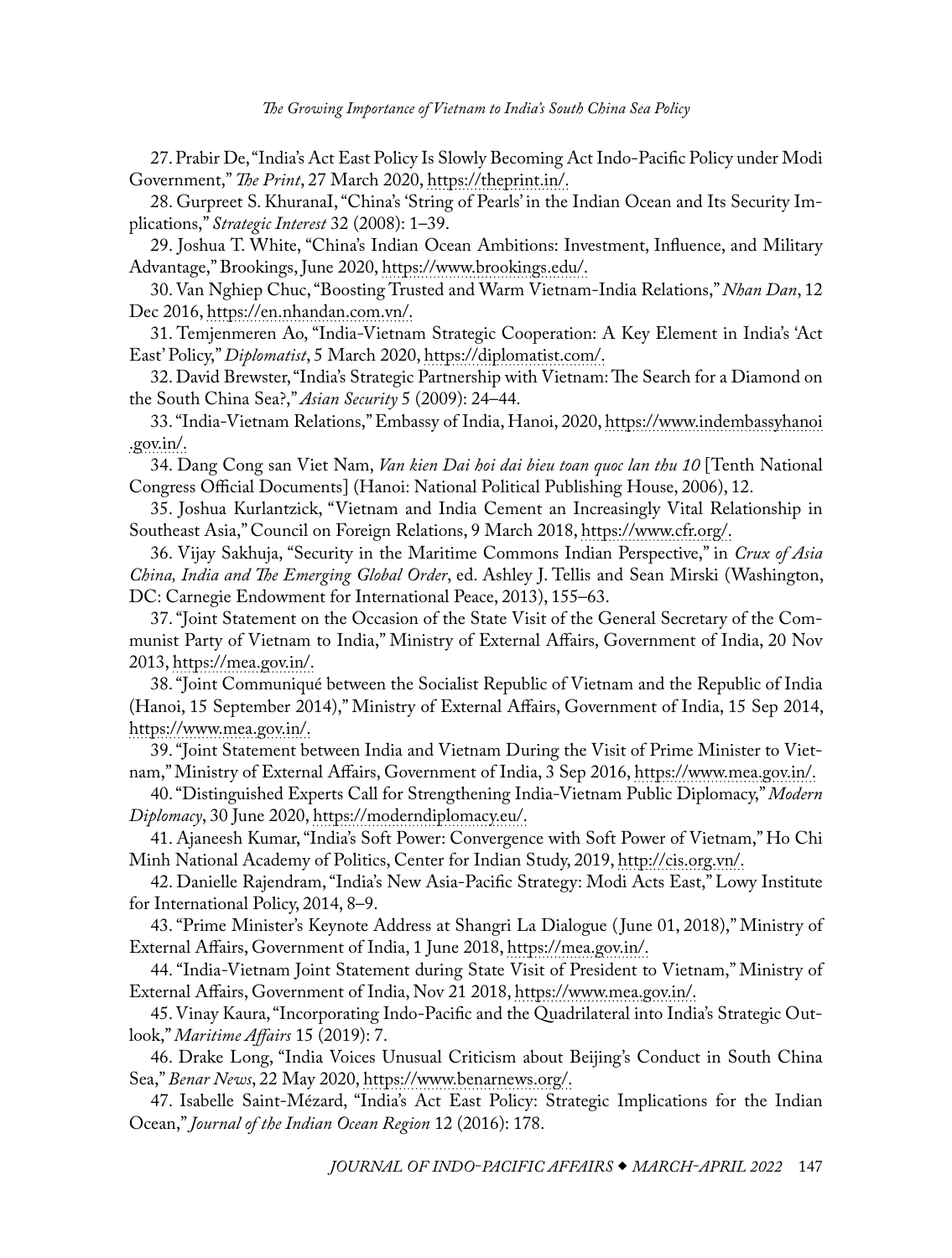<span id="page-15-0"></span>[48](#page-6-0). Mansij Asthana, "China Threatens to Expel Indian Navy Warships from the South China Sea," *EurAsian Times*, 1 Sep 2020, [https://eurasiantimes.com/.](https://eurasiantimes.com/china-threatens-to-expel-indian-navy-warships-from-the-south-china-sea/)

[49](#page-6-0). Rezaul H Laskar, "India-Vietnam Meeting Discusses China's Destabilising Actions," *Hindustan Times*, 25 Aug 2020, [https://www.hindustantimes.com/.](https://www.hindustantimes.com/india-news/india-vietnam-meeting-discusses-china-s-destabilising-actions/story-paRUZjoMdiS709T8F5LgVJ.html)

[50](#page-6-0). Smriti Chaudhary, "Fearing China, Vietnam Seeks 'Comprehensive Strategic Partnership' with India," *EurAsian Times*, 23 Aug 2020, [https://eurasiantimes.com/.](https://eurasiantimes.com/vietnam-seeks-comprehensive-strategic-partnership-with-india-after-china-deploys-nuclear-capable-bombers/)

[51](#page-7-0). Maria Siow, "Is an India-Vietnam Military Alliance about to Clash with a China-Pakistan One?," *South China Morning Post*, 27 Aug 2020, [https://www.scmp.com/](https://www.scmp.com/week-asia/politics/article/3098989/india-vietnam-military-alliance-about-clash-china-pakistan-one).

[52](#page-7-0). Pranay Sharma, "India, Vietnam Strengthen Defence Ties amid Shared Concerns over China's Assertiveness," *South China Morning Post*, 23 Dec 2020, [https://www.scmp.com/.](https://www.scmp.com/week-asia/politics/article/3115104/india-vietnam-strengthen-defence-ties-amid-shared-concerns-over)

[53](#page-7-0). Santosh Kumar, "India vs China: The South China Sea Oil Rush," *Economic Times*, 25 Oct 2011, [https://economictimes.indiatimes.com/](https://economictimes.indiatimes.com/opinion/et-commentary/india-vs-china-the-south-china-sea-oil-rush/articleshow/10480439.cms?from=mdr).

[54](#page-7-0). "South China Sea: Govt Says ONGC Videsh's Vietnamese Project Is As Per International Law in Response to China's Objections about Oil Exploration," *Economic Times*, 16 Sep 2011, [https://economictimes.indiatimes.com/.](https://economictimes.indiatimes.com/news/politics-and-nation/south-china-sea-govt-says-ongc-videshs-vietnamese-project-is-as-per-international-law-in-response-to-chinas-objections-about-oil-exploration/articleshow/9999879.cms)

[55](#page-7-0). "Joint Statement between the Socialist Republic of Vietnam and the Republic of India," *People's Army Newspaper*, 12 Oct 2011, [https://en.qdnd.vn/.](https://en.qdnd.vn/politics/news/joint-statement-between-the-socialist-republic-of-vietnam-and-the-republic-of-india-425252)

[56](#page-7-0). Vinay Kumar, "We'll Send Force to Protect Our Interests in South China Sea, Says Navy Chief," *The Hindu*, 3 Dec 2012, [https://www.thehindu.com/.](https://www.thehindu.com/news/international/We’ll-send-force-to-protect-our-interests-in-South-China-Sea-says-Navy-chief/article12433224.ece)

[57](#page-7-0). "ONGC Videsh to Acquire Stake in 2 Vietnamese Blocks," *The Hindu*, 28 Oct 2014, [https://www.thehindu.com/](https://www.thehindu.com/business/Industry/ongc-videsh-to-acquire-stake-in-2-vietnamese-blocks/article6541721.ece).

[58](#page-8-0). "ONGC Videsh Gets 2-year Extension for Exploring Vietnamese Oil Block," *Economic Times*, 9 July 2017, [https://economictimes.indiatimes.com/](https://economictimes.indiatimes.com/industry/energy/oil-gas/ongc-videsh-gets-2-year-extension-for-exploring-vietnamese-oil-block/articleshow/59512891.cms?from=mdr).

[59](#page-8-0). Mai Nguyen, Nidhi Verma, and Sanjeev Miglani, "Vietnam Renews India Oil Deal in Tense South China Sea," Reuters, 6 July 2017, [https://www.reuters.com/.](https://www.reuters.com/article/us-southchinasea-vietnam/vietnam-renews-india-oil-deal-in-tense-south-china-sea-idUSKBN19R25P)

[60](#page-8-0). "India, Vietnam Emphasise Freedom of Navigation in South China Sea," *Economic Times*, 4 March 2018, [https://economictimes.indiatimes.com/](https://economictimes.indiatimes.com/news/defence/india-vietnam-emphasise-freedom-of-navigation-in-south-china-sea/articleshow/63158850.cms).

[61](#page-8-0). "Full Joint Statement between VN-India," *VGP News*, 22 Nov 2018, [http://news](https://en.baochinhphu.vn/full-joint-statement-between-vn-india-11133760.htm) [.chinhphu.vn/.](https://en.baochinhphu.vn/full-joint-statement-between-vn-india-11133760.htm)

[62](#page-8-0). Phan Anh, "India, Vietnam Concur on East Sea Oil and Gas Cooperation," *VnExpress*, 4 Aug 2019, [https://e.vnexpress.net/](https://e.vnexpress.net/news/news/india-vietnam-concur-on-east-sea-oil-and-gas-cooperation-3962835.html).

[63](#page-8-0). Pankaj K. Jha, "India–Vietnam Relations: Need for Enhanced Cooperation," *Strategic Analysis* 32 (2008): 1085–99.

[64](#page-8-0). Ben Bland and Girija Shivakumar, "Beijing Flexes Muscles with South China Sea Challenge to Indian Ship," *Financial Express*, 2 Sep 2011, [https://www.financialexpress.com/.](https://www.financialexpress.com/archive/beijing-flexes-muscles-with-south-china-sea-challenge-to-indian-ship/840380/)

[65](#page-9-0). Brig Vinod Anand, "Achievements: India-Vietnam Defence and Security Cooperation," Vivekananda International Foundation, 12 May 2017, [https://www.vifindia.org/](https://www.vifindia.org/article/2017/may/12/achievements-india-vietnam-defence-and-security-cooperation).

[66](#page-9-0). Amitendu Palit, "India's Act East Policy and Implications for Southeast Asia," ISEAS–Yusof Ishak Institute, 2016, 81–92.

[67](#page-9-0). David Scott, "India's Role in the South China Sea: Geopolitics and Geoeconomics in Play," *India Review* 12 (2013): 61.

[68](#page-9-0). "English Rendering of the PM's Media Statement during the Visit of Prime Minister of Vietnam to India," Press Information Bureau, Government of India, Prime Minister's Office, 28 Oct 2014, [https://www.pmindia.gov.in/.](https://www.pmindia.gov.in/en/news_updates/english-rendering-of-the-pms-media-statement-during-the-visit-of-prime-minister-of-vietnam-to-india/)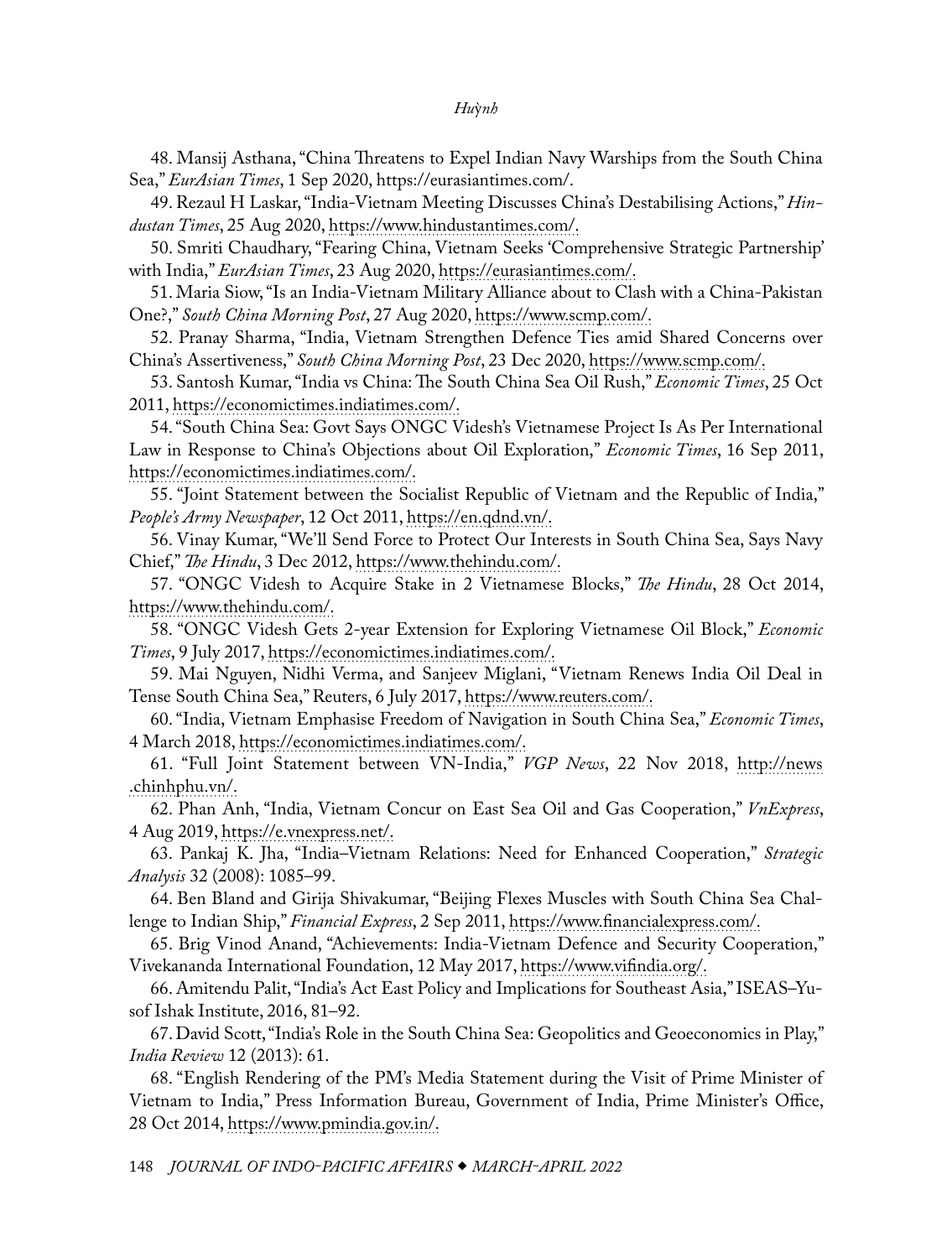<span id="page-16-0"></span>[69](#page-9-0). Nguyen Tien, "One More High-Speed Patrol Vessel Built with Indian Assistance Launched," *VNExpress*, 12 April 2021, [https://e.vnexpress.net/.](https://e.vnexpress.net/news/news/one-more-high-speed-patrol-vessel-built-with-indian-assistance-launched-4262029.html)

[70](#page-9-0). Mohamed Zeeshan, "India Could Lead a Middle-Power Response to China in the Asia-Pacific," *South China Morning Post*, 21 July 2020, [https://www.scmp.com/](https://www.scmp.com/comment/opinion/article/3093885/india-could-lead-middle-power-response-china-asia-pacific).

[71](#page-9-0). Reuben Mondejar, "China's Superiority Complex Must Be Carefully Managed," *South China Morning Post*, 26 Feb 2015, [https://www.scmp.com/.](https://www.scmp.com/comment/insight-opinion/article/1723741/chinas-superiority-complex-must-be-carefully-managed)

[72](#page-9-0). Harsh V. Pant, "Why Vietnam Is at the Centre of India's Policy to Counter China," Observer Research Foundation, 24 Aug 2017, [https://www.orfonline.org/.](https://www.orfonline.org/research/why-vietnam-centre-india-policy-counter-china/)

[73.](#page-9-0) Huynh Tam Sang, "Vietnam Edging Towards America," *ISEAS Perspective* 102 (2020): 1–9.

[74](#page-9-0). David Stout, "The U.S. Is Finally Making a Friend of Vietnam," *Time*, 22 May 2014, [https://time.com/](https://time.com/108567/us-vietnam-friendship-alliance-relationship/).

[75.](#page-9-0) "A Strong India-U.S. Partnership Can Anchor Peace, Prosperity & Stability across the World: PM Modi," Office of Prime Minister Narendra Modi, 2016, [https://www.narendramodi.in/.](https://www.narendramodi.in/prime-minister-narendra-modi-addresses-joint-meeting-of-u-s-congress-in-washington-dc-484217)

[76](#page-10-0). Poulomi Ghosh, "'Known You for a Long Time,' Says Biden, PM Modi Praises US Prez's Vision," *Hindustan Times*, 24 Sep 2021, [https://www.hindustantimes.com/.](https://www.hindustantimes.com/world-news/known-you-for-a-long-time-says-biden-pm-modi-praises-us-prez-s-vision-101632498955074.html)

[77](#page-10-0). "Indo-Pacific Strategy of the United States," White House, Feb 2022, [https://www.white](https://www.whitehouse.gov/wp-content/uploads/2022/02/U.S.-Indo-Pacific-Strategy.pdf) [house.gov/](https://www.whitehouse.gov/wp-content/uploads/2022/02/U.S.-Indo-Pacific-Strategy.pdf).

[78](#page-10-0). Ramanand Garge, "Maritime Outreach as Part of India's 'Act East' Policy," *Australian Journal of Maritime & Ocean Affairs* 9 (2017): 150–67.

[79](#page-10-0). Temjenmeren Ao, "India-Vietnam Strategic Cooperation."

[80](#page-10-0). Abhijit Singh, "India's 'Look East' Policy Takes on Maritime Edge," *World Politics Review*, 9 July 2012, [https://www.worldpoliticsreview.com/.](https://www.worldpoliticsreview.com/articles/12139/indias-look-east-policy-takes-on-maritime-edge)

[81](#page-10-0). Prashanth Parameswaran, "What's in the New India-Vietnam Patrol Vessel Project Launch?," *The Diplomat*, 19 Aug 2020, [https://thediplomat.com/.](https://thediplomat.com/2019/08/whats-in-the-new-india-vietnam-patrol-vessel-project-launch/)

[82](#page-10-0). "India, Vietnam Sign Seven Agreements during Virtual Summit," *Hindustan Times*, 21 Dec 2020, [https://www.hindustantimes.com/.](https://www.hindustantimes.com/india-news/india-vietnam-sign-seven-agreements-during-virtual-summit/story-O9TBrm7JWzAyxK4pwGz7fP.html)

[83](#page-10-0). Ankit Panda, "India, Vietnam Conclude Second Iteration of Bilateral Naval Exercise off Cam Ranh Bay," *The Diplomat*, 22 April 2019, [https://thediplomat.com/](https://thediplomat.com/2019/04/india-vietnam-conclude-second-iteration-of-bilateral-naval-exercise-off-cam-ranh-bay/).

[84](#page-10-0). "Second Edition of Indian Navy-Vietnam Peoples' Navy Bilateral Exercise Concludes," Indian Navy, 2019, [https://www.indiannavy.nic.in/.](https://www.indiannavy.nic.in/content/second-edition-indian-navy-vietnam-peoples’-navy-bilateral-exercise-concludes)

[85](#page-10-0). Vo Xuan Vinh, "India in Vietnam's Foreign Policy," *Strategic Analysis* 44 (2020): 8.

[86](#page-11-0). Prabhash K Dutta, "Can South China Sea Help India Rein In China in Ladakh?," *India Today*, 9 July 2020, [https://www.indiatoday.in/](https://www.indiatoday.in/news-analysis/story/can-south-china-sea-help-india-rein-in-china-in-ladakh-1698667-2020-07-09).

[87](#page-11-0). Rajeswari Pillai Rajagopalan, "India-Vietnam Relations: Strong and Getting Stronger," *The Diplomat*, 28 Aug 2020, [https://thediplomat.com/.](https://thediplomat.com/2020/08/india-vietnam-relations-strong-and-getting-stronger/)

[88](#page-11-0). Rahul Bedi, "Four Years After Modi's 'Act East' Promise, India No Closer to Selling Brah-Mos to Vietnam," *The Wire*, 2 July 2020, [https://thewire.in/.](https://thewire.in/security/india-vietnam-brahmos-missile)

[89](#page-11-0). Snehesh Alex Philip, "Rajnath Singh assures 'friend' Vietnam of help modernising its armed forces," *The Print*, 27 November 2020, [https://theprint.in/](https://theprint.in/defence/rajnath-singh-assures-friend-vietnam-of-help-modernising-its-armed-forces/553405/).

[90](#page-11-0). Nikola Mikovic, "Russia and Vietnam: An alliance of convenience," *The Interpreter*, 2 August 2021, [https://www.lowyinstitute.org/](https://www.lowyinstitute.org/the-interpreter/russia-and-vietnam-alliance-convenience).

[91](#page-11-0). "Indian Border Tensions Echo Beijing's South China Sea Shenanigans," *Live Mint*, 21 July 2020, [https://www.livemint.com/.](https://www.livemint.com/news/india/indian-border-tensions-echo-beijing-s-south-china-sea-shenanigans-11595317901409.html)

[92](#page-11-0). Dipanjan Roy Chaudhury, "India-Vietnam Relations: Contextualising the Indo-Pacific Region," *Economic Times*, 11 June 2021, [https://economictimes.indiatimes.com/.](https://economictimes.indiatimes.com/news/defence/india-vietnam-relations-contextualising-the-indo-pacific-region/articleshow/83427128.cms?from=mdr)